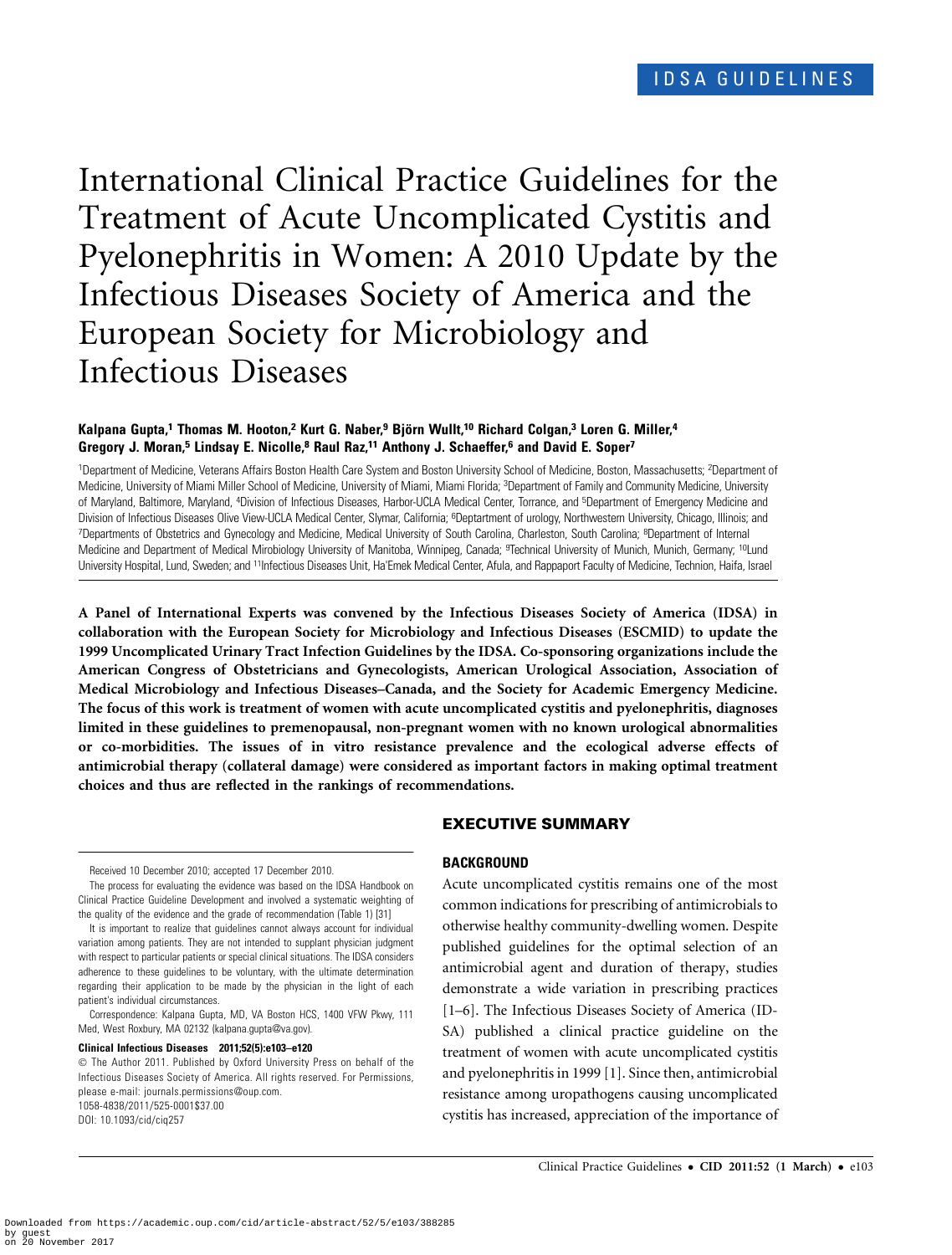

Figure 1. Approach to choosing an optimal antimicrobial agent for empirical treatment of acute uncomplicated cystitis. DS, double-strength; UTI, urinary tract infection.

the ecological adverse effects of antimicrobial therapy (collateral damage) has increased, newer agents and different durations of therapy have been studied, and clinical outcomes have increasingly been reported. In addition, women with uropathogens resistant to the treatment drug have been included in some studies, allowing for estimations of expected response rates in a ''real-life'' clinical setting in which empirical therapy is prescribed either without a urine culture and susceptibility testing or before such results are known. In light of these developments, an update of the guidelines was warranted.

The focus of this guideline is treatment of women with acute uncomplicated cystitis and pyelonephritis, diagnoses limited in these guidelines to premenopausal, nonpregnant women with no known urological abnormalities or comorbidities. It should be noted that women who are postmenopausal or have well-controlled diabetes without urological sequelae may be considered by some experts to have uncomplicated urinary tract infection (UTI), but a discussion of specific management of these groups is outside the scope of this guideline. In addition, management of recurrent cystitis and of UTI in pregnant women, prevention of UTI, and diagnosis of UTI are all important issues that are not addressed in this guideline. The issues of in vitro resistance prevalence and the potential for collateral damage were considered as important factors in making optimal treatment choices and thus are reflected in the rankings of recommendations.

Summarized below are the recommendations made in the 2010 guideline update. The Panel followed a process used in the development of other IDSA guidelines which included a systematic weighting of the quality of the evidence and the grade of recommendation [32] (Table 1). A detailed description of the methods, background, and evidence summaries that support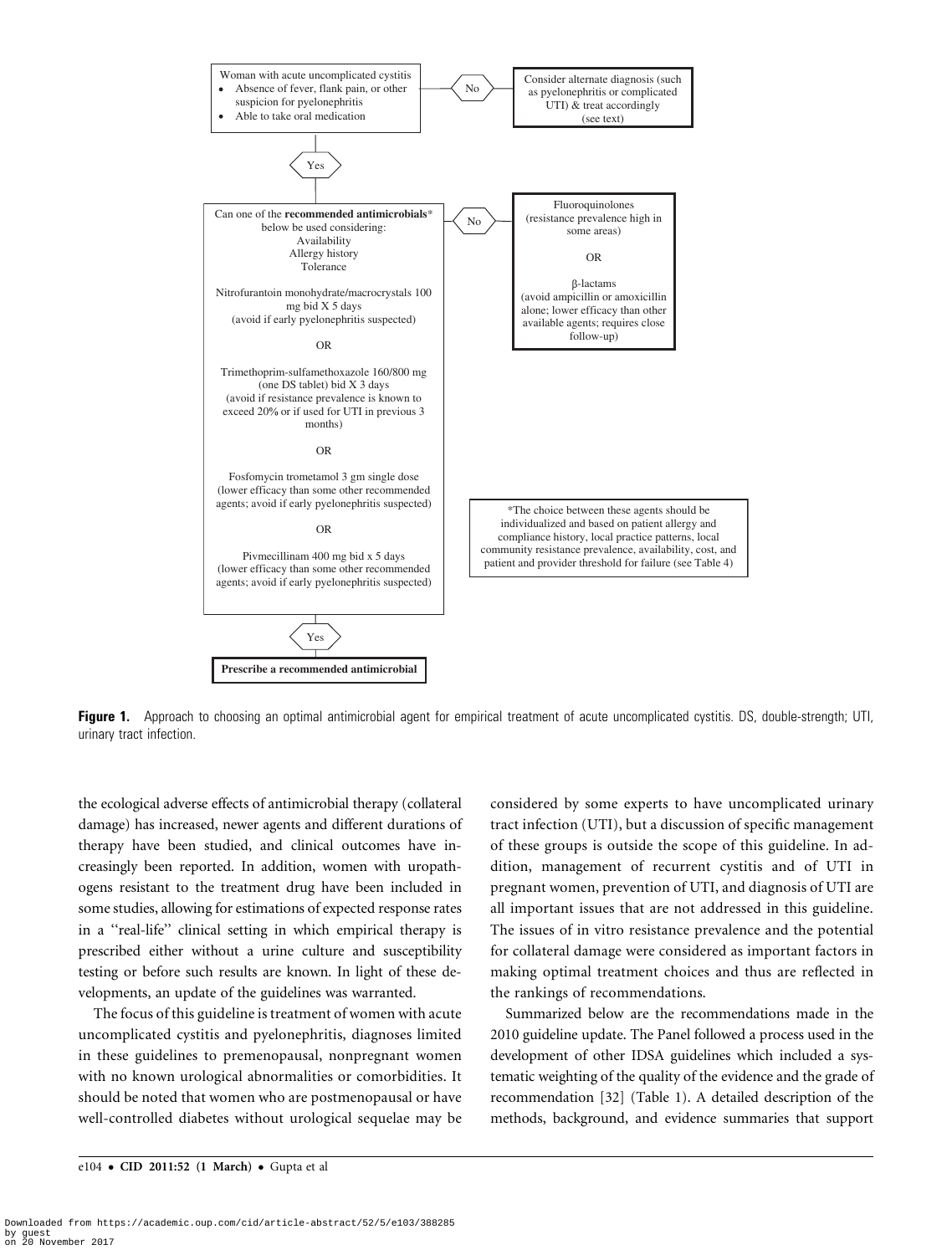each of the recommendations can be found in the full text of the guideline.

## I.What Is the Optimal Treatment for Acute Uncomplicated Cystitis?

### Recommendations (Figure 1).

1. Nitrofurantoin monohydrate/macrocrystals (100 mg twice daily for 5 days) is an appropriate choice for therapy due to minimal resistance and propensity for collateral damage (defined above) and efficacy comparable to 3 days of trimethoprim-sulfamethoxazole (A-I).

2. Trimethoprim-sulfamethoxazole (160/800 mg [1 doublestrength tablet] twice-daily for 3 days) is an appropriate choice for therapy, given its efficacy as assessed in numerous clinical trials, if local resistance rates of uropathogens causing acute uncomplicated cystitis do not exceed 20% or if the infecting strain is known to be susceptible (A-I).

i. The threshold of 20% as the resistance prevalence at which the agent is no longer recommended for empirical treatment of acute cystitis is based on expert opinion derived from clinical, in vitro, and mathematical modeling studies (B-III).

ii. In some countries and regions, trimethoprim (100 mg twice daily for 3 days) is the preferred agent and is considered equivalent to trimethoprim-sulfamethoxazole on the basis of data presented in the original guideline (A-III) [1].

iii. Data are insufficient to make a recommendation for other cystitis antimicrobials as to what resistance prevalence should be used to preclude their use for empirical treatment of acute cystitis.

3. Fosfomycin trometamol (3 g in a single dose) is an appropriate choice for therapy where it is available due to minimal resistance and propensity for collateral damage, but it appears to have inferior efficacy compared with standard shortcourse regimens according to data submitted to the US Food and Drug Administration (FDA) and summarized in the Medical Letter (A-I) [7].

4. Pivmecillinam (400 mg bid for 3–7 days) is an appropriate choice for therapy in regions where it is available (availability limited to some European countries; not licensed and/or available for use in North America), because of minimal resistance and propensity for collateral damage, but it may have inferior efficacy compared with other available therapies (A-I).

5. The fluoroquinolones, ofloxacin, ciprofloxacin, and levofloxacin, are highly efficacious in 3-day regimens (A-I) but have a propensity for collateral damage and should be reserved for important uses other than acute cystitis and thus should be considered alternative antimicrobials for acute cystitis (A-III).

6. b-Lactam agents, including amoxicillin-clavulanate, cefdinir, cefaclor, and cefpodoxime-proxetil, in 3–7-day regimens are appropriate choices for therapy when other recommended agents cannot be used  $(B-I)$ . Other  $\beta$ -lactams, such as cephalexin, are less well studied but may also be appropriate in certain settings (B-III). The  $\beta$ -lactams generally have inferior efficacy and more adverse effects, compared with other UTI antimicrobials (B-I). For these reasons,  $\beta$ -lactams other than pivmecillinam should be used with caution for uncomplicated cystitis.

7. Amoxicillin or ampicillin should not be used for empirical treatment given the relatively poor efficacy, as discussed in the 1999 guidelines [1] and the very high prevalence of antimicrobial resistance to these agents worldwide [8–11] (A-III).

# II.What Is the Treatment for Acute Pyelonephritis? Recommendations

8. In patients suspected of having pyelonephritis, a urine culture and susceptibility test should always be performed, and initial empirical therapy should be tailored appropriately on the basis of the infecting uropathogen (A-III).

9. Oral ciprofloxacin (500 mg twice daily) for 7 days, with or without an initial 400-mg dose of intravenous ciprofloxacin, is an appropriate choice for therapy in patients not requiring hospitalization where the prevalence of resistance of community uropathogens to fluoroquinolones is not known to exceed 10% (A-I). If an initial one-time intravenous agent is used, a longacting antimicrobial, such as 1 g of ceftriaxone or a consolidated 24-h dose of an aminoglycoside, could be used in lieu of an intravenous fluoroquinolone (B-III). If the prevalence of fluoroquinolone resistance is thought to exceed 10%, an initial 1-time intravenous dose of a long-acting parenteral antimicrobial, such as 1 g of ceftriaxone (B-III) or a consolidated 24-h dose of an aminoglycoside, is recommended (B-III).

i. Data are insufficient to make a recommendation about what fluoroquinolone resistance level requires an alternative agent in conjunction with or to replace a fluoroquinolone for treatment of pyelonephritis.

10. A once-daily oral fluoroquinolone, including ciprofloxacin (1000 mg extended release for 7 days)or levofloxacin (750 mg for 5 days), is an appropriate choice for therapy in patients not requiring hospitalization where the prevalence of resistance of community uropathogens is not known to exceed 10% (B-II). If the prevalence of fluoroquinolone resistance is thought to exceed 10%, an initial intravenous dose of a long-acting parenteral antimicrobial, such as 1 g of ceftriaxone (B-III) or a consolidated 24-h dose of an aminoglycoside, is recommended (B-III).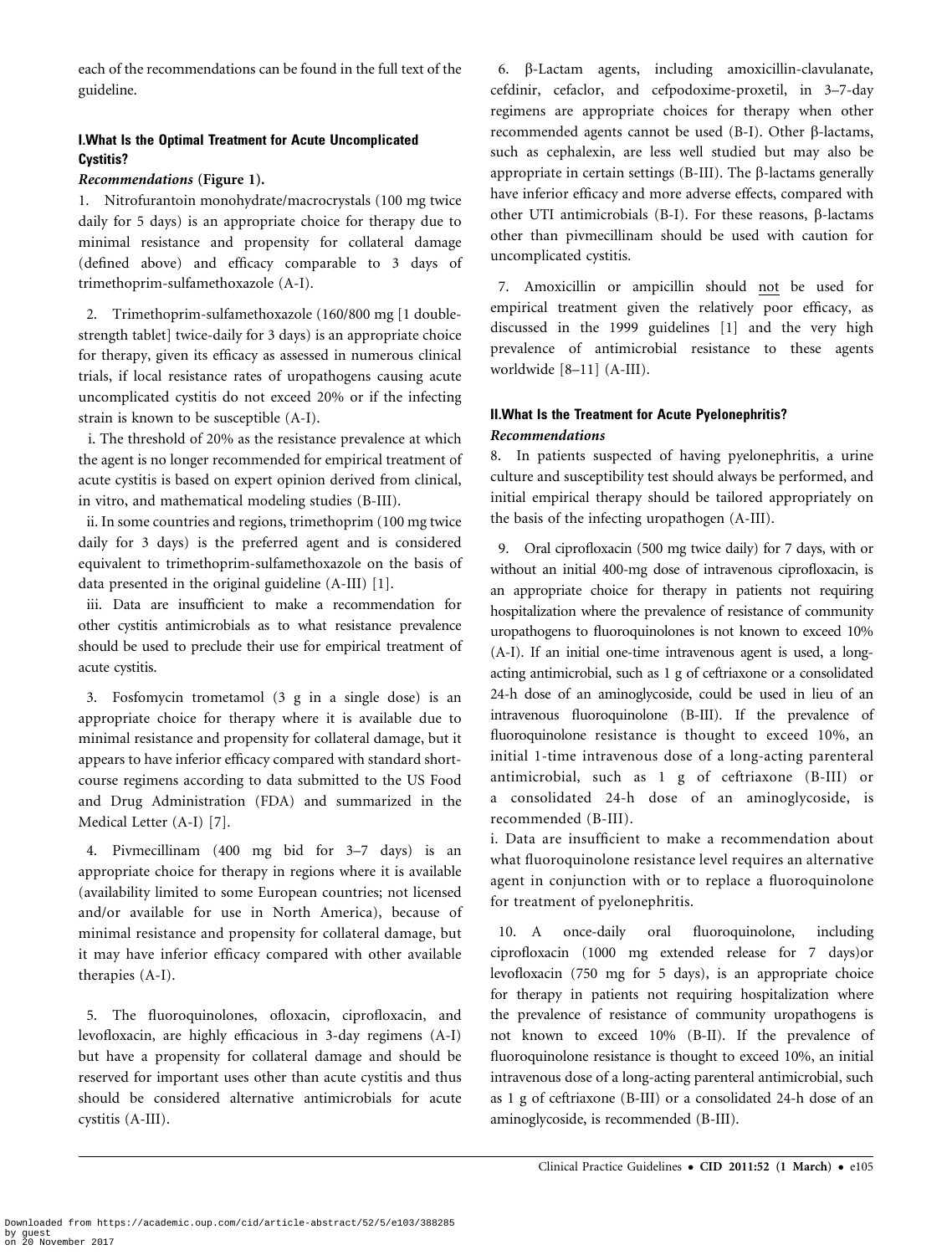11. Oral trimethoprim-sulfamethoxazole (160/800 mg [1 double-strength tablet] twice-daily for 14 days) is an appropriate choice for therapy if the uropathogen is known to be susceptible (A-I). If trimethoprim-sulfamethoxazole is used when the susceptibility is not known, an initial intravenous dose of a long-acting parenteral antimicrobial, such as 1 g of ceftriaxone (B-II) or a consolidated 24-h dose of an aminoglycoside, is recommended (B-III).

12. Oral  $\beta$ -lactam agents are less effective than other available agents for treatment of pyelonephritis (B-III). If an oral b-lactam agent is used, an initial intravenous dose of a long-acting parenteral antimicrobial, such as 1 g of ceftriaxone (B-II) or a consolidated 24-h dose of an aminoglycoside, is recommended (B-III).

i. Data are insufficient to modify the previous guideline recommendation for a duration of therapy of 10–14 days for treatment of pyelonephritis with a  $\beta$ -lactam agent.

13. Women with pyelonephritis requiring hospitalization should be initially treated with an intravenous antimicrobial regimen, such as a fluoroquinolone; an aminoglycoside, with or without ampicillin; an extended-spectrum cephalosporin or extended-spectrum penicillin, with or without an aminoglycoside; or a carbapenem. The choice between these agents should be based on local resistance data, and the regimen should be tailored on the basis of susceptibility results  $(B-III).$ 

## INTRODUCTION

The focus of this guideline is management of women with acute uncomplicated cystitis and pyelonephritis who are not pregnant and have no known urological abnormalities or co-morbidities. An optimal approach to therapy includes consideration of antimicrobial resistance and collateral damage.

## Consideration of Antimicrobial Resistance

The microbial spectrum of uncomplicated cystitis and pyelonephritis consists mainly of Escherichia coli (75%–95%), with occasional other species of Enterobacteriaceae, such as Proteus mirabilis and Klebsiella pneumoniae, and Staphylococcus saprophyticus. Other gram-negative and gram-positive species are rarely isolated in uncomplicated UTIs. Therefore, local antimicrobial susceptibility patterns of E. coli in particular should be considered in empirical antimicrobial selection for uncomplicated UTIs. Since the resistance patterns of E. coli strains causing uncomplicated UTI varies considerably between regions and countries, a specific treatment recommendation may not be universally suitable for all regions or countries.

Active surveillance studies of in vitro susceptibility of uropathogens in women with uncomplicated cystitis are helpful in making decisions about empirical therapy. Four large studies

reporting in vitro susceptibility of E. coli causing uncomplicated UTI in North America and Europe were reviewed [8–11]. All of these demonstrate considerable geographic variability in susceptibility. For example, resistance rates for all antimicrobials were higher in US medical centers than in Canadian medical centers and were usually higher in Portugal and Spain than other European countries. In general, resistance rates >20% were reported in all regions for ampicillin, and in many countries and regions for trimethoprim with or without sulfamethoxazole. Fluoroquinolone resistance rates were still  $<$ 10% in most parts of North America and Europe, but there was a clear trend for increasing resistance compared with previous years. Moreover, the resistance data for nalidixic acid in these studies suggest that  $>10\%$  (in some countries,  $>20\%$ ) of the E. coli strains have acquired resistance genes for quinolones [10, 11]. First- and second-generation oral cephalosporins and amoxicillin-clavulanic acid also show regional variability, but the resistance rates were generally  $\leq$ 10%. Despite wide variability in antimicrobial susceptibility among the different countries studied, nitrofurantoin, fosfomycin, and mecillinam (the latter 2 not tested in the Canadian study) had good in vitro activity in all the countries investigated. Thus, these 3 antimicrobials could be considered appropriate antimicrobials for empirical therapy in most regions [8–11]. Given a trend toward increasing resistance, compared with previous years, for most antimicrobials, continued monitoring of this data to evaluate rates over time is necessary for sustained optimization of empirical therapy [12].

Because local in vitro resistance rates are not always known, and change over time is anticipated, identification of individual predictors of resistance can also be useful to informing empirical antimicrobial choice. In 2 studies evaluating epidemiological predictors of resistance, the use of trimethoprim-sulfamethoxazole in the preceding 3–6 months was an independent risk factor for trimethoprim-sulfamethoxazole resistance in women with acute uncomplicated cystitis [13, 14]. In addition, 2 USbased studies demonstrated that travel outside the United States in the preceding 3–6 months was independently associated with trimethoprim-sulfamethoxazole resistance [15, 16]. Predictors of resistance to other cystitis antimicrobials are not as well studied but in general support the findings that exposure to the drug or to an area with endemic resistance are important factors to consider [17, 18]. Local resistance rates reported in hospital antibiograms are often skewed by cultures of samples obtained from inpatients or those with complicated infection and may not predict susceptibilities in women with uncomplicated community-acquired infection, in whom resistance rates tend to be lower [18, 19]. Prospective and unbiased resistance surveillance of uncomplicated uropathogens at the local practice and/or health care system levels is critical for informing empirical antimicrobial decisions. In the absence of such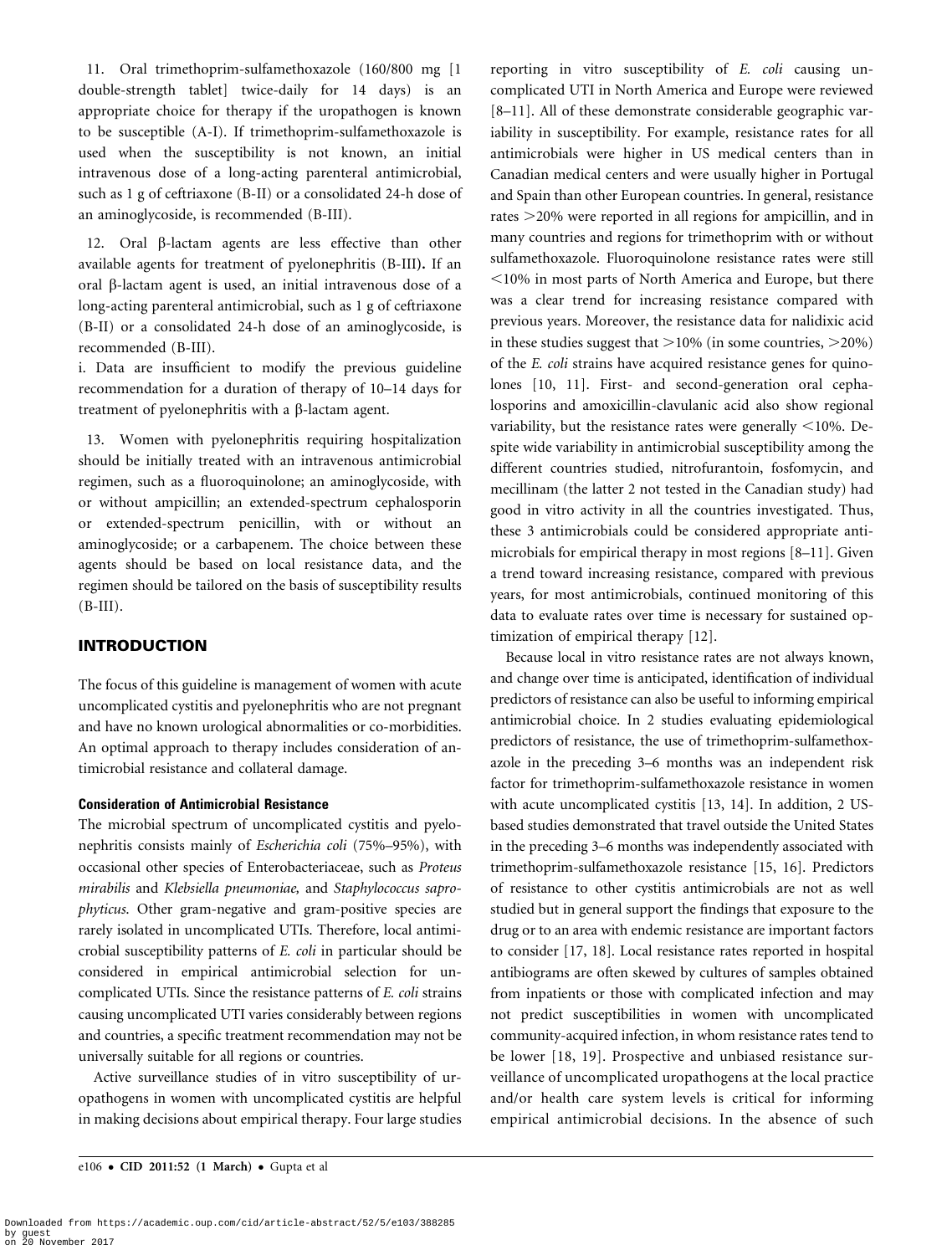data, use of individual-level predictors of resistance can be helpful.

Because treatment of acute uncomplicated cystitis is usually empirical, it is likely that some women will be treated with a drug that does not have in vitro activity against the uropathogen. As the population resistance prevalence of a specific agent increases, the likelihood of failure outweighs the benefits of using the drug empirically. For most agents, clinical and bacterial outcomes are not well studied for varying levels of resistance; thus, recommended thresholds for using alternative agents are based on expert opinion or secondary analyses of studies that include patients with isolates resistant to the study drugs. The most evidence in this regard is available for trimethoprim-sulfamethoxazole, for which clinical, in vitro, and mathematical modeling studies consistently suggest a 20% resistance prevalence for the threshold at which the agent is no longer recommended for treatment of acute cystitis [20, 21]. There are insufficient data for other cystitis antimicrobials to recommend resistance levels at which the likelihood of failure outweighs the potential benefits, and the decision will vary by individual practitioner discretion. For pyelonephritis, timely use of an agent with in vitro activity is essential to treat the infection and minimize progression. Thus, thresholds at which a broad-spectrum agent would be selected empirically followed by directed therapy or for avoiding selected agents because of anticipated in vitro resistance are set at a relatively low resistance prevalence. The recommendation of a 10% fluoroquinolone resistance prevalence as the threshold for using an alternative agent in conjunction with or in place of a fluoroquinolone for pyelonephritis is primarily based on expert opinion, because there are limited data to provide evidence-based guidance.

#### Consideration of Collateral Damage

Collateral damage, a term describing ecological adverse effects of antimicrobial therapy, such as the selection of drug-resistant organisms and colonization or infection with multidrugresistant organisms, has been associated with use of broadspectrum cephalosporins and fluoroquinolones [22, 23]. Use of broad spectrum cephalosporins has been linked to subsequent infection with vancomycin-resistant enterococci, extendedspectrum β-lactamase–producing Klebsiella pneumoniae, βlactam-resistant Acinetobacter species, and Clostridium difficile [22]. Use of fluoroquinolones has been linked to infection with methicillin-resistant S. aureus and with increasing fluoroquinolone resistance in gram-negative bacilli, such as Pseudomonas aeruginosa [22]. The preserved in vitro susceptibility of E. coli to nitrofurantoin, fosfomycin, and mecillinam over many years of use suggests these antimicrobials cause only minor collateral damage [8, 10], perhaps because of minimal effects on normal fecal flora [24–26]. In contrast, increased rates of antimicrobial resistance have been demonstrated for antimicrobials

that affect the normal fecal flora more significantly, such as trimethoprim, trimethoprim-sulfamethoxazole, quinolones, and ampicillin [26, 27].

For uncomplicated cystitis, there are 2 reasons why collateral damage merits consideration. First, there is minimal risk of progression to tissue invasion or sepsis. Moreover, studies of placebo for treatment of uncomplicated cystitis demonstrate that clinical cure can be achieved in 25%–42% of women who are not treated or are treated with a drug without in vitro activity against the uropathogen [28, 29]. Thus, spontaneous resolution may attenuate differences in clinical outcomes when a drug with 80% efficacy is compared with one with 95% efficacy. Of note, placebo therapy is associated with prolongation of symptoms as well as a small risk of progression to pyelonephritis, as demonstrated by the 1 woman out of 38 women treated with placebo in the study by Christiaens et al [28]. Thus, these data do not justify withholding antimicrobial therapy for treatment of acute cystitis. Secondly, uncomplicated UTI is one of the most common indications for antimicrobial exposure in an otherwise healthy population; very small increments in collateral damage repeated many times may in aggregate magnify the impact of collateral damage when it occurs. Although reducing inappropriate use of fluoroquinolones for respiratory infections could have a greater impact on fluoroquinolone resistance, limiting use for UTIs may also mitigate increasing fluoroquinolone resistance [30].

### Clinical Questions Addressed for the 2010 Update

The Expert Panel addressed the following clinical questions in the 2010 update:

I. What is the optimal treatment for acute uncomplicated cystitis in adult nonpregnant, premenopausal women?

II. What is the optimal treatment for acute uncomplicated pyelonephritis in adult nonpregnant, premenopausal women?

## PRACTICE GUIDELINES

''Practice guidelines are systematically developed statements to assist practitioners and patients in making decisions about appropriate health care for specific clinical circumstances'' [31]. High quality guidelines are clear, reliable and reproducible, flexible, and based on a multidisciplinary review of evidence [31]. They should improve quality of care and serve as educational tools.

#### **METHODOLOGY**

#### Panel Composition

The IDSA Standards and Practice Guidelines Committee (SPGC) in collaboration with European Society for Microbiology and Infectious Diseases (ESCMID) convened experts in the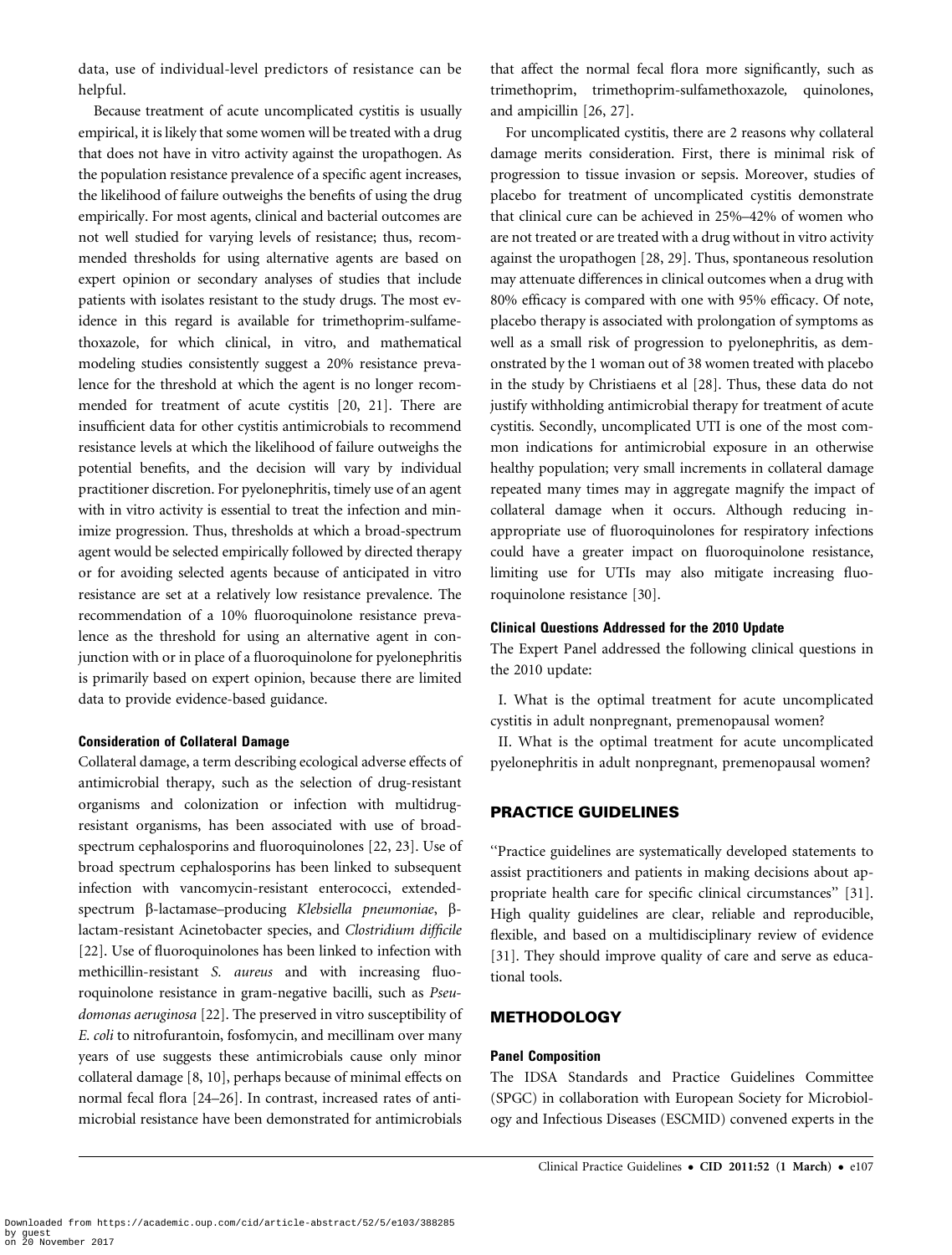#### Table 1. Strength of Recommendations and Quality of Evidence

| Category/grade             | Definition                                                                                                                                                                                                                                        |  |  |  |  |
|----------------------------|---------------------------------------------------------------------------------------------------------------------------------------------------------------------------------------------------------------------------------------------------|--|--|--|--|
| Strength of recommendation |                                                                                                                                                                                                                                                   |  |  |  |  |
| А                          | Good evidence to support a recommendation for or against use                                                                                                                                                                                      |  |  |  |  |
| B                          | Moderate evidence to support a recommendation for or against use                                                                                                                                                                                  |  |  |  |  |
| C                          | Poor evidence to support a recommendation                                                                                                                                                                                                         |  |  |  |  |
| Quality of evidence        |                                                                                                                                                                                                                                                   |  |  |  |  |
|                            | Evidence from $\geq 1$ properly randomized, controlled trial                                                                                                                                                                                      |  |  |  |  |
| $\mathbf{H}$               | Evidence from $\geq 1$ well-designed clinical trial, without randomization; from cohort or case-<br>controlled analytic studies (preferably from >1 center); from multiple time-series; or from<br>dramatic results from uncontrolled experiments |  |  |  |  |
| $\mathbf{III}$             | Evidence from opinions of respected authorities, based on clinical experience, descriptive<br>studies, or reports of expert committees                                                                                                            |  |  |  |  |

NOTE. Data are from the periodic health examination. Canadian Task Force on the Periodic Health Examination. Health Canada*,* 1979. Adapted and Reproduced with the permission of the Minister of Public Works and Government Services Canada, 2009 [32].

management of patients with cystitis and pyelonephritis. A specific effort was made to include representatives from diverse geographic areas and a wide breadth of specialties, including urology, obstetrics and gynecology, emergency medicine, family medicine, internal medicine, and infectious diseases, with a goal of improving the generalizability and acceptance of the recommendations and subsequent incorporation into clinical practice.

#### Process Overview

The evaluation of evidence for each antimicrobial class used in treatment of cystitis and pyelonephritis was performed by 2 members of the panel. Each member was assigned at least one antimicrobial class to review. The process for evaluating the evidence was based on the IDSA Handbook on Clinical Practice Guideline Development and involved a systematic weighting of the quality of the evidence and the grade of recommendation (Table 1) [32]. This scale had been modified from the one used in the 1999 guideline.

The level of evidence rating (I, II, or III) for recommendations in this guideline refers to evidence of the antimicrobial's efficacy in randomized clinical trials. The strength of the recommendation (A, B, or C) refers to the panel's level of comfort in recommending the antimicrobial for the treatment of uncomplicated UTI and is based on the drug's efficacy in clinical trials, rates of in vitro resistance among urinary pathogens, and the drug's propensity to cause collateral damage and adverse effects. For example, the panel felt that fosfomycin and pivmecillinam should be listed as agents recommended for treatment of uncomplicated cystitis, along with nitrofurantoin and trimethoprim-sulfamethoxazole, even though they appear to be less efficacious clinically, because they do not appear to cause collateral damage. On the other hand, the panel was less enthusiastic about strongly recommending fluoroquinolones for acute cystitis, even though they have high clinical efficacy, because of concerns about collateral damage and the subsequent threat to the usefulness of fluoroquinolones for the treatment of other more serious infections, including pyelonephritis.

It should be emphasized that, as is true with any treatment guideline, an assessment of the literature for a given agent's clinical efficacy is limited by the comparators studied. For example, amoxicillin-clavulanate has been shown to be statistically significantly inferior to ciprofloxacin in a randomized trial recently published. On the other hand, in the only published randomized study of cefpodoxime, its clinical efficacy appears to be comparable to that of trimethoprim-sulfamethoxazole. It is not clear how amoxicillin-clavulanate would compare with cefpodoxime or to trimethoprim-sulfamethoxazole.

#### Literature Review and Analysis

For the update, the Expert Panel completed a review and analysis of data published since 1998. Computerized literature searches of the Pubmed database were performed. The searches of the English-language literature from 1998 thru 2008, using the terms, cystitis or pyelonephritis with MESH terms of ''acute uncomplicated UTI,'' ''women,'' and specific antimicrobials and or classes of antimicrobials. To be included, the study had to be an open-label or randomized, clinical trial of treatment of women with symptoms of acute uncomplicated cystitis or pyelonephritis. At least 1 follow-up visit assessing microbiological or clinical response was required. Studies including  $>10\%$  men or patients with complicated UTI were excluded. Non–Englishlanguage studies were excluded because they could not be reliably reviewed by panel members.

Outcomes of interest included early (first visit after treatment, typically occurring at 0–7 days after the last dose of the antimicrobial) clinical and microbiological cure, late (last visit after treatment, typically occurring 30–45 days after the last dose of the antimicrobial) clinical cure, and adverse effects.

#### Guidelines and Conflict of Interest

All members of the Expert Panel complied with the IDSA policy on conflicts of interest, which requires disclosure of any financial or other interest that might be construed as constituting an actual, potential, or apparent conflict. Members of the Expert Panel were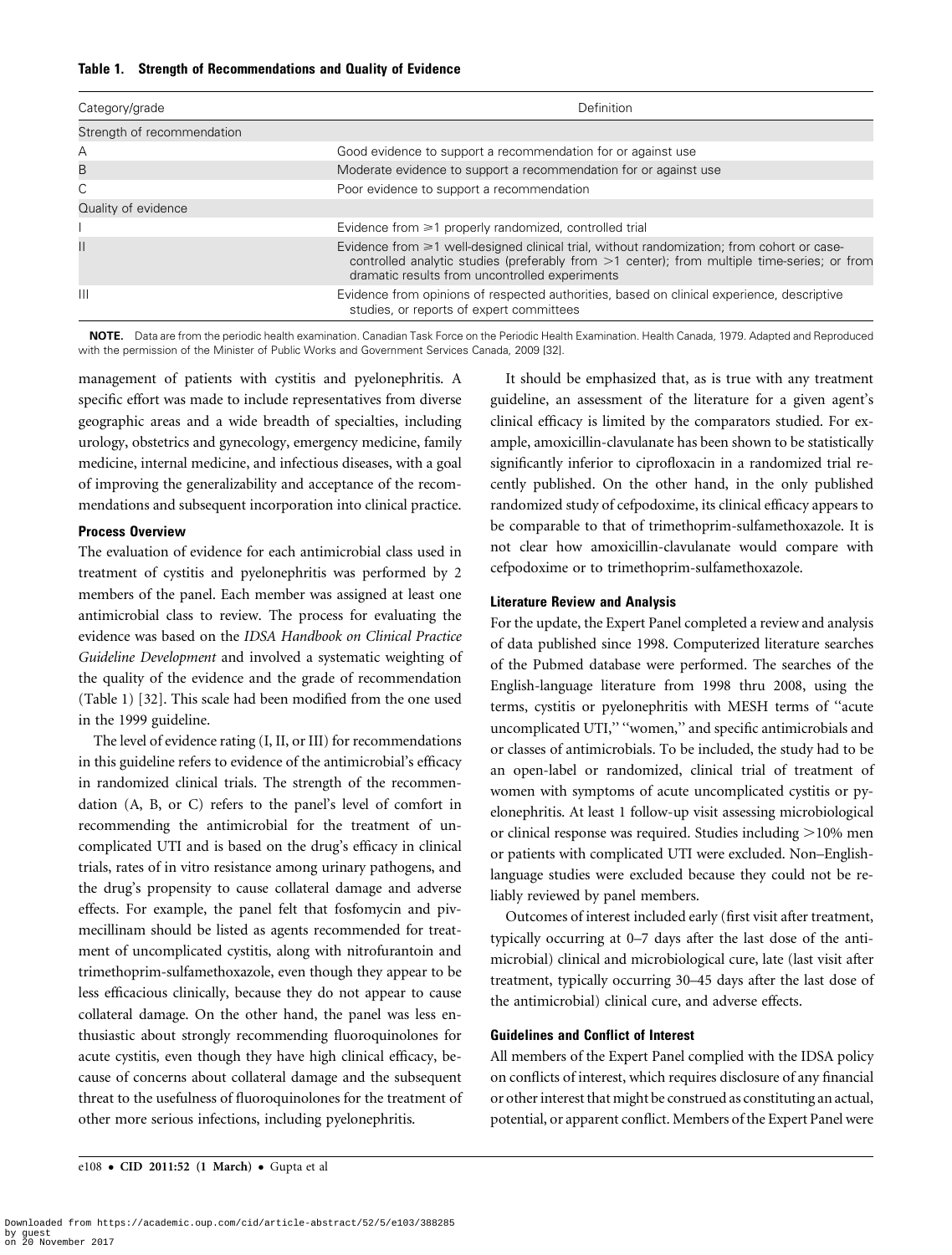provided IDSA's conflict of interest disclosure statement and were asked to identify ties to companies developing products that might be affected by promulgation of the guideline. Information was requested regarding employment, consultancies, stock ownership, honoraria, research funding, expert testimony, and membership on company advisory committees. The panel made decisions on a case-by-case basis as to whether an individual's role should be limited as a result of a conflict. Potential conflicts are listed in the Acknowledgements section.

### Consensus Development Based on Evidence

The Panel met on 7 occasions via teleconference and once in person to complete the work of the guideline. The purpose of the teleconferences was to discuss the questions to be addressed, make writing assignments and discuss recommendations. Most of the work was done with e-mail correspondence. All members of the panel participated in the preparation and review of the draft guideline. Feedback from external peer reviews was obtained. All collaborating organizations were also asked to provide feedback and endorse the guidelines. The following organizations endorsed the guidelines: American Congress of Obstetricians and Gynecologists, American Urological Association, Association of Medical Microbiology and Infectious Diseases–Canada), and the Society for Academic Emergency Medicine. The guideline was reviewed and approved by the IDSA SPGC, the IDSA Board of Directors, and the ESCMID Board prior to dissemination.

#### Revision Dates

At annual intervals, the Panel Chair, the SPGC liaison advisor, and the Chair of the SPGC will determine the need for revisions to the guideline based on an examination of current literature. If necessary, the entire Panel will be reconvened to discuss potential changes. When appropriate, the panel will recommend revision of the guideline to the IDSA SPGC and Board and other collaborating organizations for review and approval.

## RESULTS

## Literature Search

The literature search identified 295 potential articles for review, of which 28 met criteria for inclusion in the analyses. The types of studies included randomized clinical trials and open label clinical trials. Expert reviews were also incorporated into the final grade recommendation. Two panel members were assigned each antimicrobial class included in the guideline and independently reviewed the relevant literature. These 2 reviewers compared their results and reached consensus on their findings for the antimicrobial class and then presented them to the panel. Discrepancies were discussed by the panel and final adjudication was based on review by the chairperson and majority vote.

## Limitations in the Literature

There were a limited number of publications directly comparing the same drug given for different durations of therapy [29,

33]. Thus, there was insufficient new literature to support further analyses of single-dose or 3-day therapy versus longer therapy included in the previous guideline.

The criteria used to define clinical and microbiological cure and the duration of follow-up and timing of follow-up visits were not uniform across studies. Many studies did not perform or report intent to treat analyses; this may inflate the late clinical and microbiological success rates. Major differences in definitions of study outcomes are highlighted in the text.

## GUIDELINE RECOMMENDATIONS FOR THE TREATMENT OF ACUTE UNCOMPLICATED CYSTITIS AND PYELONEPHRITIS

## I. What Is the Optimal Treatment for Acute Uncomplicated Cystitis?

#### Recommendations (Figure 1).

1. Nitrofurantoin monohydrate/macrocrystals (100 mg twice daily for 5 days) is an appropriate choice for therapy due to minimal resistance and propensity for collateral damage (defined above) and efficacy comparable to 3 days of trimethoprim-sulfamethoxazole (A-I).

2. Trimethoprim-sulfamethoxazole (160/800 mg [1 doublestrength tablet] twice-daily for 3 days) is an appropriate choice for therapy, given its efficacy as assessed in numerous clinical trials, if local resistance rates of uropathogens causing acute uncomplicated cystitis do not exceed 20% or if the infecting strain is known to be susceptible (A-I).

i. The threshold of 20% as the resistance prevalence at which the agent is no longer recommended for empirical treatment of acute cystitis is based on expert opinion derived from clinical, in vitro, and mathematical modeling studies (B-III).

ii. In some countries and regions, trimethoprim (100 mg twice daily for 3 days) is the preferred agent and is considered equivalent to trimethoprim-sulfamethoxazole on the basis of data presented in the original guideline (A-III) [1].

iii. Data are insufficient to make a recommendation for other cystitis antimicrobials as to what resistance prevalence should be used to preclude their use for empirical treatment of acute cystitis.

3. Fosfomycin trometamol (3 g in a single dose) is an appropriate choice for therapy where it is available due to minimal resistance and propensity for collateral damage, but it appears to have inferior efficacy compared with standard shortcourse regimens according to data submitted to the US Food and Drug Administration (FDA) and summarized in the Medical Letter (A-I) [7].

4. Pivmecillinam (400 mg bid for 3–7 days) is an appropriate choice for therapy in regions where it is available (availability limited to some European countries; not licensed and/or available for use in North America), because of minimal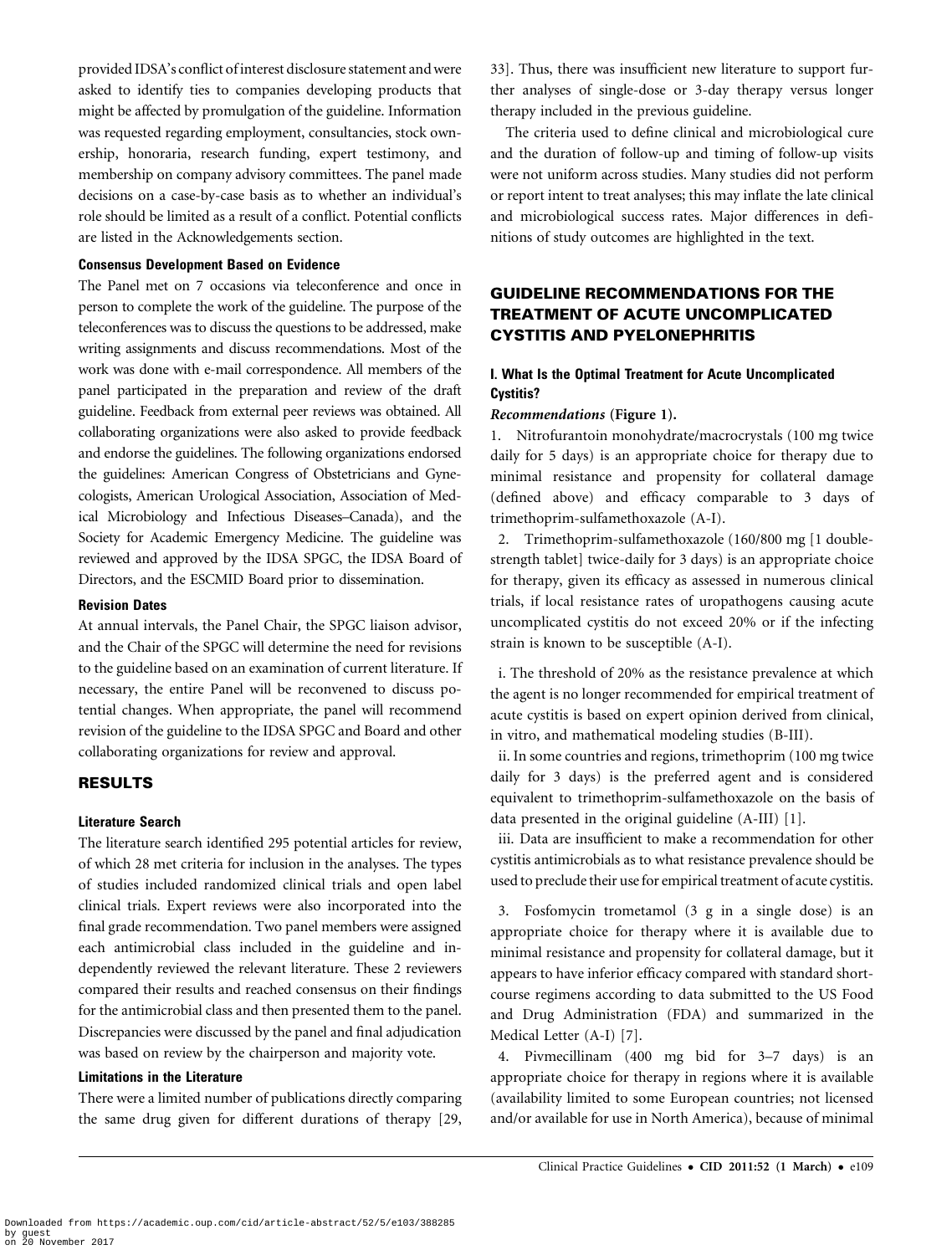resistance and propensity for collateral damage, but it may have inferior efficacy compared with other available therapies (A-I). 5. The fluoroquinolones, ofloxacin, ciprofloxacin, and levofloxacin, are highly efficacious in 3-day regimens (A-I) but have a propensity for collateral damage and should be reserved for important uses other than acute cystitis and thus should be considered alternative antimicrobials for acute cystitis (A-III).

6. b-Lactam agents, including amoxicillin-clavulanate, cefdinir, cefaclor, and cefpodoxime-proxetil, in 3–7-day regimens are appropriate choices for therapy when other recommended agents cannot be used (B-I). Other  $\beta$ -lactams, such as cephalexin, are less well studied but may also be appropriate in certain settings  $(B-III)$ . The  $\beta$ -lactams generally have inferior efficacy and more adverse effects, compared with other UTI antimicrobials (B-I). For these reasons,  $\beta$ -lactams other than pivmecillinam should be used with caution for uncomplicated cystitis.

7. Amoxicillin or ampicillin should not be used for empirical treatment given the relatively poor efficacy, as discussed in the 1999 guidelines [1] and the very high prevalence of antimicrobial resistance to these agents worldwide [8–11] (A-III).

#### Evidence Summary

The optimal agent for therapy of a patient with acute uncomplicated cystitis depends on a number of factors (Figure 2). Each agent has pros and cons related to its use and the choice of therapy is made on an individual basis.

Trimethoprim-sulfamethoxazole. The traditional first-line agent in the United States and recommended in the original IDSA guidelines was trimethoprim-sulfamethoxazole (trimethoprim was considered comparable) [1]. However, rising rates of trimethoprim-sulfamethoxazole resistance among uropathogens, especially outside of the United States, and consistent evidence that in vitro resistance correlates with bacterial and clinical failures, necessitates revising this recommendation. Indeed, the guidelines of the European Association of Urology do not recommend this agent as first choice treatment of uncomplicated cystitis [34].

Four randomized clinical trials compared trimethoprimsulfamethoxazole with another agent, including ciprofloxacin, norfloxacin, nitrofurantoin, and cefpodoxime proxetil, and evaluated microbiological and clinical outcomes among women with acute cystitis (Table 2) [35–38]. The 2 studies including a fluoroquinolone had findings consistent with the 1999 guideline, reporting that trimethoprim-sulfamethoxazole was noninferior (95% confidence interval of difference at  $\pm 10\%$ ) to ciprofloxacin for early clinical and bacterial cure rates [35, 37]. Both studies used a longer than standard (7 days rather than 3 days) course of trimethoprimsulfamethoxazole versus a 3-day course of ciprofloxacin. In the study by Iravani et al [37], 7 days of 160/800 mg twice-daily trimethoprim-sulfamethoxazole in 174 women had similar rates of early and late clinical cure as 3 days of 100 mg ciprofloxacin given twice daily to 168 women (95% early and 90% late for each drug). The late bacterial cure rate (4-6 weeks after therapy) was lower with trimethoprim-sulfamethoxazole than for ciprofloxacin (79% vs 91%, respectively), whereas the early bacterial cure rate was higher with trimethoprimsulfamethoxazole (93% vs 88%, respectively). Arredondo-Garcia et al [35] reported that 7 days of trimethoprim-sulfamethoxazole (160/800 mg twice daily) in 81 women resulted in early clinical and bacterial cure rates of 86% and 85%, respectively, noninferior to the 89% and 92% cure rates, respectively, achieved in 97 women treated with 3 days of ciprofloxacin (250 mg twice daily). Of note, these similar outcomes were demonstrated despite 15% of women in the trimethoprim-sulfamethoxazole arm having a pretherapy isolate resistant to the treatment drug, compared with only 1% of women in the ciprofloxacin arm. Results stratified by susceptibility of the infecting organism to the treatment regimen were not reported. Each study included a third treatment arm; results of these comparisons are discussed below for the relevant antimicrobial class.

A small study compared a 3-day course of trimethoprimsulfamethoxazole (160/800 mg twice daily) with a 3-day course of cefpodoxime-proxetil (100 mg twice daily) [38].

| <b>Study name</b> |               |                |                | Statistics for each study |         |      |                       |   | Odds ratio and 95% CI |     |
|-------------------|---------------|----------------|----------------|---------------------------|---------|------|-----------------------|---|-----------------------|-----|
|                   | Odds<br>ratio | Lower<br>limit | Upper<br>limit | Z-Value                   | p-Value |      |                       |   |                       |     |
| Gupta 2007        | 1.015         | 0.483          | 2.133          | 0.039                     | 0.969   |      |                       |   |                       |     |
| Hooton 1995       | 0.137         | 0.016          | 1.195          | $-1.799$                  | 0.072   |      |                       |   |                       |     |
| Spencer 1994      | 1.155         | 0.667          | 1.999          | 0.513                     | 0.608   |      |                       |   |                       |     |
| Iravani 1999      | 0.697         | 0.290          | 1.674          | $-0.809$                  | 0.419   |      |                       |   |                       |     |
|                   | 0.943         | 0.640          | 1.390          | $-0.297$                  | 0.767   |      |                       |   |                       |     |
|                   |               |                |                |                           |         | 0.01 | 0.1                   | 1 | 10                    | 100 |
|                   |               |                |                |                           |         |      | <b>Favors TMP-SMX</b> |   | <b>Favors NTF</b>     |     |



e110 · CID 2011:52 (1 March) · Gupta et al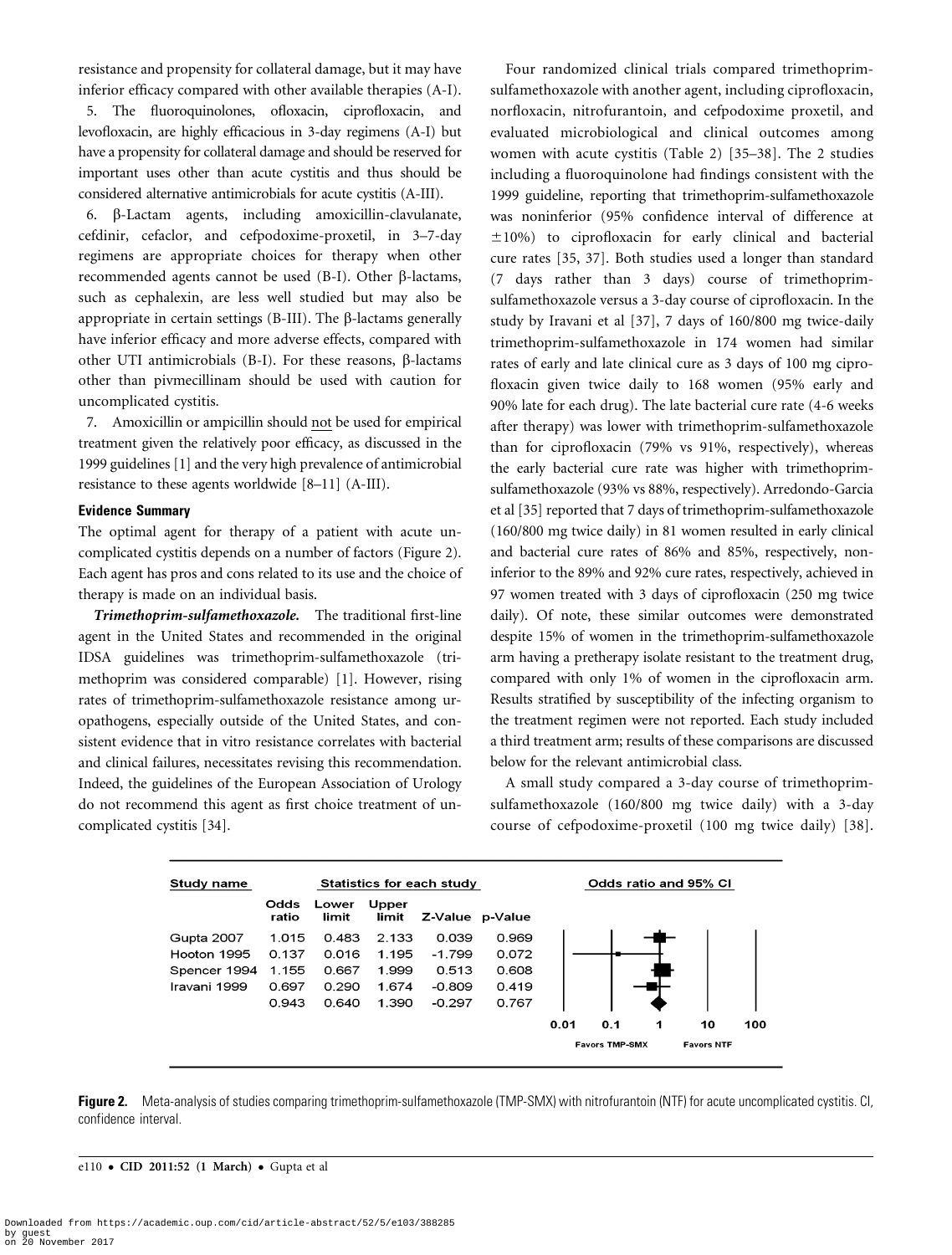Table 2. Results from Included Studies of Trimethoprim-Sulfamethoxazole for Treatment of Acute Uncomplicated Cystitis

| Study (year) [reference]                |                                                     | Treatment regimen                                                                           |                                                 |  |  |  |
|-----------------------------------------|-----------------------------------------------------|---------------------------------------------------------------------------------------------|-------------------------------------------------|--|--|--|
| Iravani et al (1999) [37]               | TMP-SMX,<br>160/800 mg<br>twice daily<br>for 7 days | <b>Nitrofurantoin</b><br>monohydrate/<br>macrocrystals,<br>100 mg twice<br>daily for 7 days | Ciprofloxacin, 100 mg twice<br>daily for 3 days |  |  |  |
| Early clinical cure                     | 165/174 (95)                                        | 166/179 (93)                                                                                | 160/168 (95)                                    |  |  |  |
| Early bacterial cure                    | 161/174 (93)                                        | 153/177 (86)                                                                                | 148/168 (88)                                    |  |  |  |
| Late clinical cure                      | 137/153 (90)                                        | 135/151 (89)                                                                                | 132/147 (90)                                    |  |  |  |
| Adverse events, %                       | 38                                                  | 34                                                                                          | 28                                              |  |  |  |
| Arredondo-Garcia et al<br>$(2004)$ [35] | TMP-SMX,<br>160/800 mg<br>twice daily x 7 days      | Norfloxacin,<br>400 mgtwice<br>daily for 7 days                                             | Ciprofloxacin, 250 mg<br>twice daily for 3 days |  |  |  |
| Early clinical cure                     | 70/81 (86)                                          | 90/107 (84)                                                                                 | 86/97 (89)                                      |  |  |  |
| Early bacterial cure                    | 69/81 (85)                                          | 93/107 (87)                                                                                 | 89/97 (92)                                      |  |  |  |
| Late clinical cure                      | 66/81 (82)                                          | 88/107 (82)                                                                                 | 81/97 (84)                                      |  |  |  |
| Adverse events, %                       | 8.7                                                 | 3.9                                                                                         | 4.0                                             |  |  |  |
| Kavatha et al<br>$(2003)$ [38]          | TMP-SMX.<br>160/800 mgtwice<br>daily for 3 days     | Cefpodoxime<br>proxetil, 100<br>mg twice daily<br>for 3 days                                |                                                 |  |  |  |
| Early clinical cure                     | 70/70 (100)                                         | 62/63 (98.4)                                                                                |                                                 |  |  |  |
| Early bacterial cure                    | 70/70 (100)                                         | 62/63 (98.4)                                                                                |                                                 |  |  |  |
| Late clinical cure                      | 51/60 (85)                                          | 42/50 (84)                                                                                  |                                                 |  |  |  |
| Adverse events, %                       | 1.4                                                 | 1.6                                                                                         |                                                 |  |  |  |
| Gupta et al<br>$(2007)$ [36]            | TMP-SMX, 160/800<br>mgtwice daily<br>for 3 days     | <b>Nitrofurantoin</b><br>monohydrate/<br>macrocrystals,<br>100 mg twice<br>daily for 5 days |                                                 |  |  |  |
| Early clinical cure                     | 133/148 (90)                                        | 144/160 (90)                                                                                |                                                 |  |  |  |
| Early bacterial cure                    | 131/144 (91)                                        | 141/154 (92)                                                                                |                                                 |  |  |  |
| Late clinical cure                      | 117/148 (79)                                        | 134/160 (84)                                                                                |                                                 |  |  |  |
| Adverse events, %                       | 31                                                  | 28%                                                                                         |                                                 |  |  |  |

NOTE. Data are proportion of subjects (%), unless otherwise indicated. Efficacy rates refer to cure rates on the visit closest to a 5-9-day period following treatment. NA, not available; TMP-SMX, trimethoprim-sulfamethoxazole.

Women with an uropathogen resistant to either study drug (4 of 82 women in the trimethoprim-sulfamethoxazole arm and 0 of 81 women in the cefpodoxime arm) were excluded. Clinical cure was achieved in 100% of the 70 women in the trimethoprim-sulfamethoxazole arm, compared with 62 (98%) of 63 women in the cefpodoxime arm. The microbiological cure rates were the same as the clinical cure rates in each arm. Adverse effects were reported in 1 patient in the trimethoprim-sulfamethoxazole arm and 2 patients in the cefpodoxime arm.

The fourth study compared a 3-day course of trimethoprimsulfamethoxazole (160/800 mg twice daily) with a 5-day course of nitrofurantoin monohydrate–macrocrystals (100 mg twice daily) and included women with uropathogens resistant to the study drugs [36]. The primary end point, overall clinical cure rate at 30 days, was 79% among the 148 women in the trimethoprim-sulfamethoxazole arm and 84% among the 160

women in the nitrofurantoin arm, with a nonsignificant difference of -5%. Rates were also equivalent (predefined as a  $\pm 10\%$  difference between agents) at 5-9 days after therapy, with clinical cure of 90% in each arm and bacterial cure of 91% in the trimethoprim-sulfamethoxazole arm and 92% in the nitrofurantoin arm. There was a significantly higher clinical cure rate among women in the trimethoprim-sulfamethoxazole arm who had a trimethoprim-sulfamethoxazole–susceptible uropathogen, compared with those who had a trimethoprimsulfamethoxazole–resistant uropathogen (84% vs 41%, respectively;1  $P < .001$ ).

The fifth study used a prospective observational trial design to compare clinical and bacterial outcomes among women with acute cystitis with a trimethoprim-sulfamethoxazole– susceptible or –resistant uropathogen [21]. All women were treated with a 5-day course of trimethoprim-sulfamethoxazole (160/800 mg twice daily). The microbiological cure rates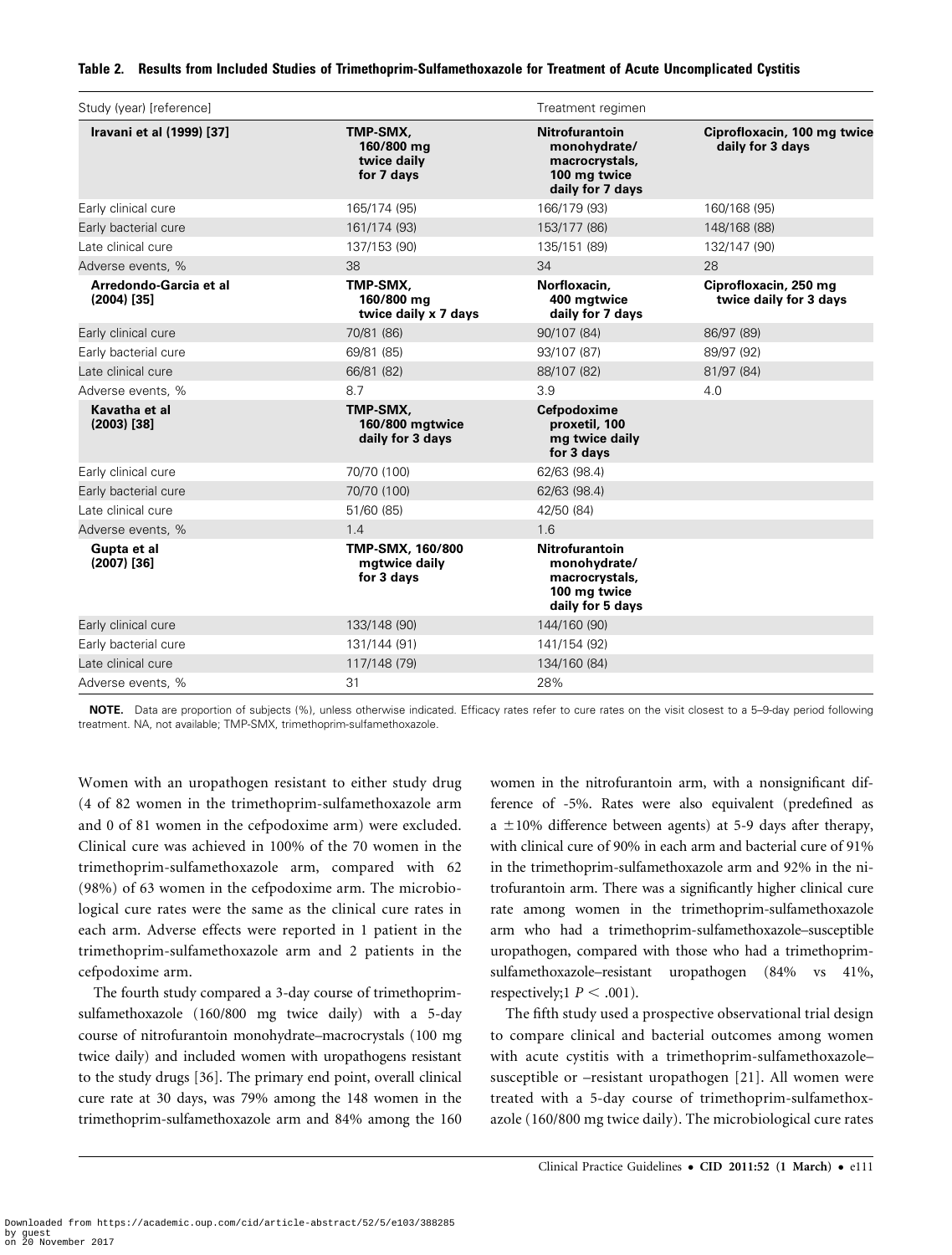were significantly higher among women with a trimethoprimsulfamethoxazole–susceptible uropathogen than for women with a –resistant uropathogen (86% vs 42%, respectively;  $P \leq$ .001). The clinical cure rate at 5-9 days after completion of therapy was also higher in the trimethoprim-sulfamethoxazole–susceptible group (88% of 333 women) than in the trimethoprim-sulfamethoxazole–resistant group (54% of 151 women;  $P < .001$ ). The clinical and microbiological differences remained significant at the 28–42-day follow-up visit. Because this was not a randomized treatment trial, the data were not included in the efficacy analyses but are reported as they provide insight into expected outcomes in patients with resistant uropathogens.

Overall findings from these studies demonstrate that trimethoprim-sulfamethoxazole remains a highly effective treatment for acute uncomplicated cystitis in women when the rate of resistance is known or expected to be  $\leq 20\%$ , supporting a strong recommendation for use in such settings. Early clinical and microbiological cure rates are in the 90% - 100% range (Table 2). Late outcomes are harder to compare across studies, but when calculated using intent to treat criteria, are 80% - 90%.

Resistance impacts both clinical and bacterial outcomes, so known or expected resistance should be considered in antimicrobial choice. In this regard, resistance to trimethoprimsulfamethoxazole is high in many regions of the world. However, in settings with a 10% - 15% prevalence of resistance to trimethoprim-sulfamethoxazole, cure rates with trimethoprimsulfamethoxazole were equivalent to those with comparator drugs (ie, ciprofloxacin and nitrofurantoin) to which almost all isolates were probably susceptible (data on susceptibility to comparators were not uniformly provided in the studies) [35– 37]. Trimethoprim-sulfamethoxazole use is associated with increased resistance, but, even though it has a significant impact on intestinal flora, it is generally not thought to have a propensity for ''collateral damage'' as observed with broad-spectrum cephalosporins or fluoroquinolones.

Nitrofurantoin. There is additional evidence in support of nitrofurantoin monohydrate/macrocrystals, for which data were previously limited. There were 4 randomized trials of nitrofurantoin versus a comparator published since the previous guideline (Table 3) [28, 36, 37, 39]. These studies demonstrate that (1) nitrofurantoin monohydrate/

| Table 3.    Results from Included Studies of Nitrofurantoin for Treatment of Acute Uncomplicated Cystitis |
|-----------------------------------------------------------------------------------------------------------|
|-----------------------------------------------------------------------------------------------------------|

| Study                         | Regimen                                                                        |                                                      |                                                 |
|-------------------------------|--------------------------------------------------------------------------------|------------------------------------------------------|-------------------------------------------------|
| Iravani et al (1999) [37]     | Nitrofurantoin monohydrate/<br>macrocrystals, 100 mg twice<br>daily for 7 days | <b>TMP-SMX, 160/800</b><br>mg twice daily for 7 days | Ciprofloxacin, 100 mg<br>twice daily for 3 days |
| Early clinical cure           | 166/179 (93)                                                                   | 165/174 (95)                                         | 160/168 (95)                                    |
| Early bacterial cure          | 153/177 (86)                                                                   | 161/174 (93)                                         | 148/168 (88)                                    |
| Late clinical cure            | 135/151 (89)                                                                   | 137/153 (90)                                         | 132/147 (90)                                    |
| Adverse events, %             | 34                                                                             | 38                                                   | 28                                              |
| Stein et al (1999) [39]       | Nitrofurantoin monohydrate/<br>macrocrystals, 100 mg twice<br>daily for 7 days | Fosfomycin trometamol,<br>single 3-gdose             |                                                 |
| Early clinical cure           | 232/245 (95)                                                                   | 240/263 (90)                                         |                                                 |
| Early bacterial cure          | 189/219 (86)                                                                   | 192/246 (78)                                         |                                                 |
| Late clinical cure            | 168/180 (93)                                                                   | 189/202 (94)                                         |                                                 |
| Adverse events, %             | 5.6                                                                            | 5.3                                                  |                                                 |
| Christiaens et al (2002) [28] | Nitrofurantoin macrocrystals,<br>100 mg 4 times daily for 3 days               | Placebo, 4 times<br>daily for 3 days                 |                                                 |
| Early clinical cure           | 21/24 (88)                                                                     | 13/23 (54)                                           |                                                 |
| Early bacterial cure          | 17/23 (74)                                                                     | 9/22(41)                                             |                                                 |
| Late clinical cure            | <b>NA</b>                                                                      | <b>NA</b>                                            |                                                 |
| Adverse events, %             | 23                                                                             | 26                                                   |                                                 |
| Gupta et al (2007) [36]       | Nitrofurantoin monohydrate/<br>macrocrystals, 100 mg twice<br>daily for 5 days | TMP-SMX, 160/800<br>mg twice daily for 3 days        |                                                 |
| Early clinical cure           | 144/160 (90)                                                                   | 133/148 (90)                                         |                                                 |
| Early bacterial cure          | 141/154 (92)                                                                   | 131/144 (91)                                         |                                                 |
| Late clinical cure            | 134/160 (84)                                                                   | 117/148 (79)                                         |                                                 |
| Adverse events, %             | 28                                                                             | 31                                                   |                                                 |

NOTE. Data are proportion of subjects (%), unless otherwise indicated. Efficacy rates refer to cure rates on the visit closest to a 5–9-day period following treatment. NA, not available; TMP-SMX, trimethoprim-sulfamethoxazole.

e112 · CID 2011:52 (1 March) · Gupta et al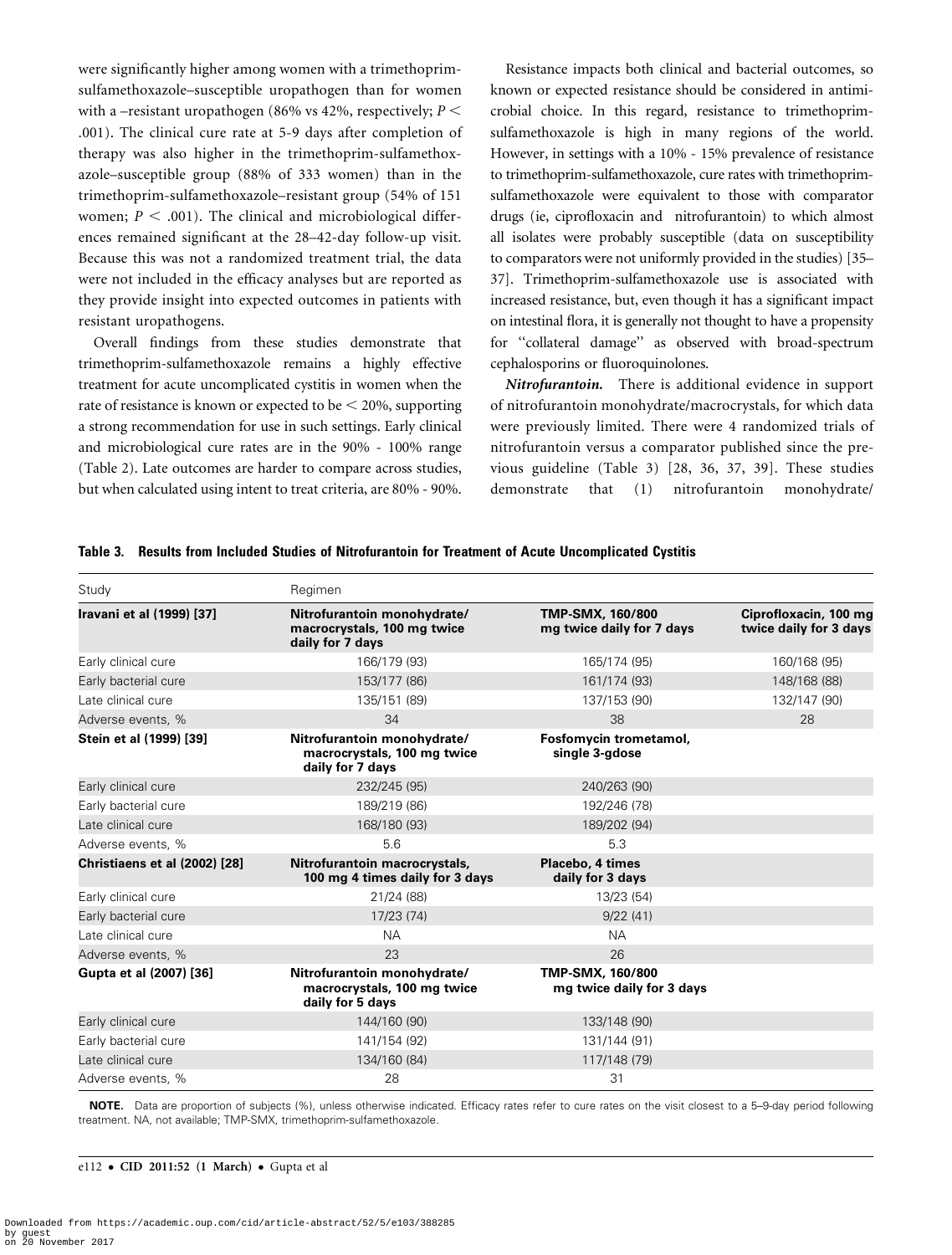macrocrystals (100 mg twice daily for 7 days) has similar clinical cure rates (based on the small differences in early clinical cure and confidence intervals that are small enough to suggest no difference in efficacy) to ciprofloxacin (100 mg twice daily for 3 days; 93% vs 95%), trimethoprim-sulfamethoxazole (160/800 mg twice daily for 7 days; 93% vs 95%), and 3-g single-dose fosfomycin trometamol (89% vs 90%); (2) nitrofurantoin monohydrate/macrocrystals (100 mg twice daily in a 5-day regimen) is equivalent in clinical and microbiological cure rates to trimethoprim-sulfamethoxazole (160/800 mg twice daily in a 3-day regimen); and (3) nitrofurantoin macrocrystals (100 mg 4 times daily for 3 days) is superior to placebo treatment of women with acute cystitis. Taken together, the studies demonstrate a clinical cure rate with nitrofurantoin of 88% - 93% and a bacterial cure rate of 81% - 92%. A meta-analysis of studies comparing early clinical cure rates with nitrofurantoin and trimethoprim-sulfamethoxazole is shown in Figure 2 and demonstrates equivalence between the 2 agents. Of note, resistance to nitrofurantoin remains low and it is well tolerated and efficacious in a 5-day regimen (Table 4).

Thus, current randomized clinical trial data provide strong support for consideration of nitrofurantoin as an effective agent for treatment of acute cystitis. Demonstration of efficacy, with minimal drug resistance or propensity for collateral damage, makes nitrofurantoin an attractive agent for cystitis. A 5-day

regimen, rather than the traditional 7-day course, can be considered as an effective duration of treatment based on a recent randomized clinical trial [36].

Fosfomycin trometamol. There are also new data in support of fosfomycin trometamol, a phosphonic acid derivative available in the United States and some European countries for treatment of UTI. A 3-g single-dose of fosfomycin trometamol was compared with a 7–day course of nitrofurantoin monohydrate/ macrocrystals 100 mg twice daily in one study and with a 5-day course of trimethoprim 100 mg twice daily in another [39, 40]. The latter study only evaluated the microbiologic outcome and reported that single-dose fosfomycin trometamol and 5 days of twice-daily trimethoprim each had an 83% bacterial cure rate (147 of 177 fosfomycin and 70 of 84 trimethoprim-treated women, respectively) at the early follow-up visit [34]. The study by Stein [39] demonstrated that the early clinical response (cure or improvement at 5-11 days after starting therapy) rates were not significantly different, at 91% (240 of 263 women) for 3-g single-dose fosfomycin trometamol treatment and 95% (232 of 245 women) for 100 mg of nitrofurantoin monohydrate/macrocrystals given twice daily. The late clinical response rates remained high for both drugs (93%–94%). However, the microbiologic cure rate was significantly higher with nitrofurantoin (86%), compared with fosfomycin (78%), at the first follow-up visit ( $P = .02$ ). Microbiologic cure rates 4-6 weeks after therapy were 96% for fosfomycin and 91% for nitrofurantoin but

|  | Table 4.    Treatment Regimens and Expected Early Efficacy Rates for Acute Uncomplicated Cystitis |  |  |  |  |
|--|---------------------------------------------------------------------------------------------------|--|--|--|--|
|--|---------------------------------------------------------------------------------------------------|--|--|--|--|

|                                                                                   | Mean percentage (range)                      |                                                       |                                                                 |                         |  |  |
|-----------------------------------------------------------------------------------|----------------------------------------------|-------------------------------------------------------|-----------------------------------------------------------------|-------------------------|--|--|
| Drug (dosage)                                                                     | Estimated clinical<br>efficacy <sup>ab</sup> | Estimated<br>microbiological<br>efficacv <sup>b</sup> | Common side effects                                             | References              |  |  |
| Nitrofurantoin monohydrate/<br>macrocrystals (100 mg twice<br>daily for 5-7 days) | 93 (84-95)                                   | 88 (86-92)                                            | Nausea, headache                                                | [36, 37, 39]            |  |  |
| Trimethoprim-sulfamethoxazole<br>(160/800 mg twice daily for 3 days)              | 93 (90-100)                                  | 94 (91-100)                                           | Rash, urticaria, nausea,<br>vomiting, hematologic               | [36, 37]                |  |  |
| Fosfomycin trometamol (3 g<br>single-dose sachet)                                 | 91                                           | 80 (78-83)                                            | Diarrhea, nausea, headache                                      | [39, 40]                |  |  |
| Pivmecillinam (400 mg twice<br>daily for 3-7 days)                                | 73 (55-82)                                   | 79 (74-84)                                            | Nausea, vomiting, diarrhea                                      | [29, 43]                |  |  |
| Fluoroquinolones (dose varies<br>by agent; 3-day regimen) <sup>c</sup>            | 90 (85-98)                                   | $91(81-98)$                                           | Nausea/vomiting,<br>diarrhea, headache,<br>drowsiness, insomnia | $[35, 43, 44, 46 - 52]$ |  |  |
| $\beta$ -lactams (dose varies by<br>agent; 3-5 day regimen) <sup>d</sup>          | 89 (79-98)                                   | 82 (74-98)                                            | Diarrhea, nausea,<br>vomiting, rash, urticaria                  | [38, 52, 54]            |  |  |

a Efficacy rates refer to cure rates on the visit closest to a 5-9-day period following treatment, and are averages or ranges calculated from clinical trials discussed in the text.

<sup>b</sup> Estimated clinical efficacy and microbiological efficacy rates should not necessarily be compared across agents, because study design, efficacy definition, therapy duration, and other factors are heterogeneous. Studies represent clinical trials published since publication of the 1999 Infectious Disease Society of America guidelines so as to represent efficacy rates that account for contemporary prevalence of antibiotic-resistant uropathogens. Note that efficacy rates may vary geographically depending on local patterns of antimicrobial resistance among uropathogens. See text for details.

<sup>c</sup> Data on fluoroquinolones are compiled from regimens of ofloxacin, norfloxacin, and ciprofloxacin from the referenced clinical trials and not other fluoroquinolones that are no longer commercially available. See text for details.

Data on Blactams data cited are derived from clinical trials examining second and third generation cephalosporins and amoxicillin-clavulanate. See text for details.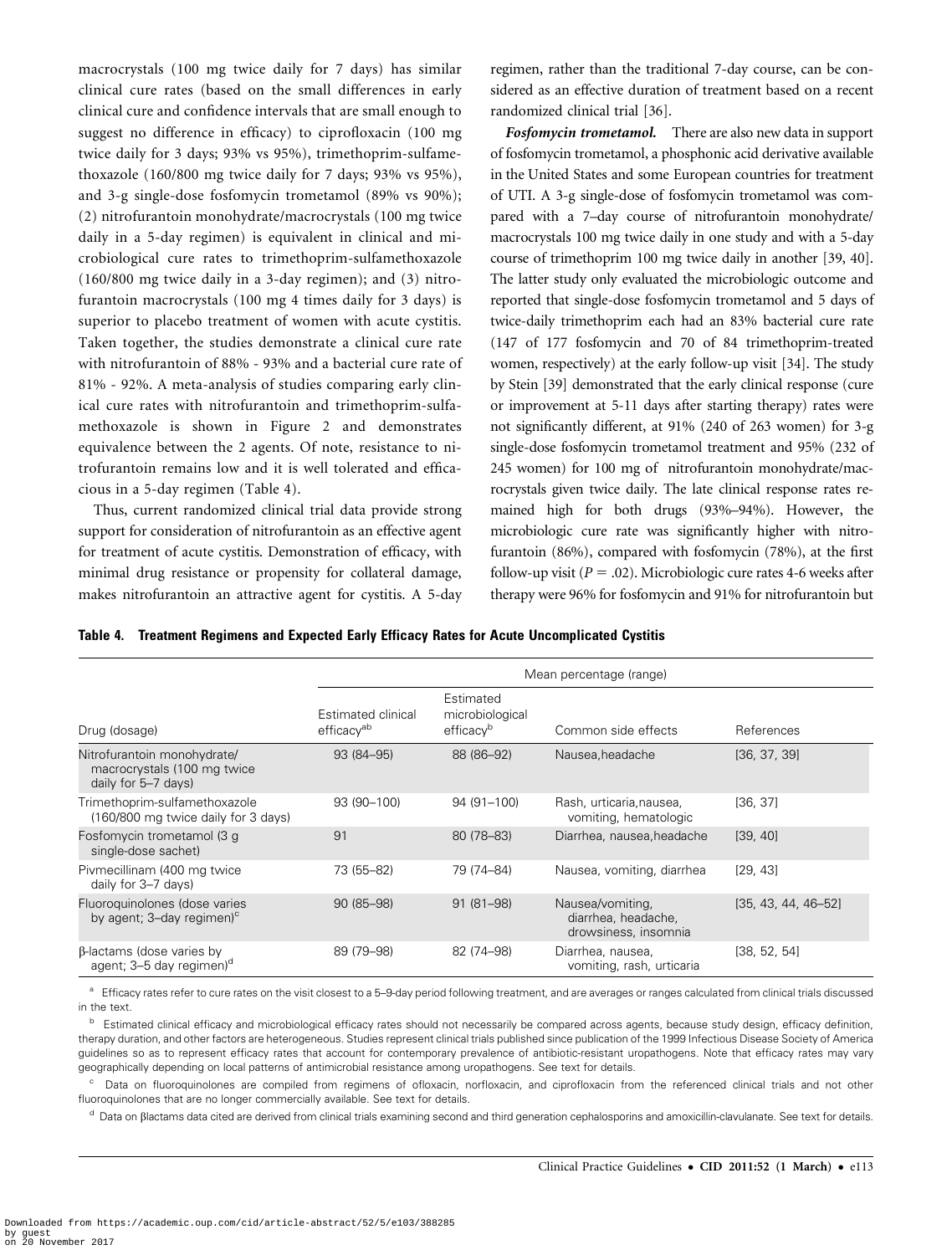included only  $\sim$  50% of the original study population. Intent–totreat analyses were not reported [39]. Overall, the bacterial efficacy of fosfomycin is lower than that of other first-line agents, but clinical efficacy (based on a single study) was comparable (Table 4). Additional information considered by the committee was the reference in the 1999 IDSA UTI guideline to unpublished data demonstrating lower bacterial eradication rates with fosfomycin than with 10 days of trimethoprimsulfamethoxazole and with 7 days of ciprofloxacin. These studies are still not available in the published literature except as previously referenced in a Medical Letter report [7].

Several in vitro studies examined the activity of fosfomycin against multidrug-resistant pathogens. These demonstrate that fosfomycin is active against vancomycin-resistant enterococci (VRE), methicillin-resistant S. aureus (MRSA), and extendedspectrum  $\beta$ -lactamase (ESBL)–producing gram-negative rods [41]. As resistance among uropathogens causing communityacquired uncomplicated cystitis increases, fosfomycin may become more useful, particularly if no other oral agents with in vitro activity are available [42]. Clinical outcomes are not yet reported from randomized, controlled studies; thus, specific recommendations for the role of fosfomycin in the treatment of multidrug-resistant uropathogens cannot be included in the current guideline. However, observational studies are supportive of clinical efficacy [41, 42].

The convenience of a single-dose regimen, in vitro activity against resistant gram-negative rods, and minimal propensity for collateral damage make fosfomycin a useful choice in some areas. It is recommended as a first-line agent in the guidelines of the European Association of Urology, although it is not uniformly available [34]. Susceptibility data are also not uniformly available, because testing is not routinely performed in many clinical laboratories. Furthermore, the effect of fosfomycin on the intestinal flora after intake of a single 3-g dose (the standard dosage for uncomplicated UTI) has not been well studied, but the effect is probably minor [25]. This assumption is supported by the high rate of E. coli susceptibility in regions with frequent use of fosfomycin for uncomplicated cystitis in women [10].

Pivmecillinam. Pivmecillinam, the orally bioavailable form of mecillinam, is distinguished from other  $\beta$ -lactams because of its specificity for the urinary tract, minimal resistance or propensity for collateral damage, and reasonable treatment efficacy. It is an extended gram-negative spectrum penicillin used only for treatment of UTI. Two studies met our inclusion criteria [43]. One study compared different doses of pivmecillinam with placebo. Pivmecillinam at 200 mg 3 times daily for 7 days, 200 mg twice daily for 7 days, and 400 mg twice daily for 3 days resulted in early clinical cure rates of 62% (132 of 217 women), 64% (136 of 220 women), and 55% (119 of 220 women), respectively, and bacteriologic cure rates of 93%, 94%, and 84%, respectively. Placebo therapy resulted in a clinical cure rate of 25% (54 of 227 women) and a bacteriologic cure rate of 34%, both inferior to active drug. In another randomized trial comparing 3 days of pivmecillinam (400 mg bid) with 3 days of norfloxacin (400 mg bid), pivmecillinam treatment resulted in lower bacterial cure rates (222 (75%) of 298 vs 276 (91%) of 302, respectively;  $P < .001$ ) and lower clinical cure rates (360 (82%) of 437 vs 381 (88%) of 433, respectively;  $P = .02$ ) [43]. In vitro resistance to pivmecillinam was not associated with a high rate of failure; 30 (88%) of 34 pivmecillinam-treated patients who had a pivmecillinam-resistant uropathogen achieved bacterial cure.

Although not available in the United States or Canada, pivmecillinam is one of the agents of choice in many Nordic countries due to low resistance rates and low propagation of resistance [24]. Different doses and durations have been associated with varying efficacy rates, and a 5-day or 7-day regimen is probably superior to a 3-day regimen. Similarly, a 400-mg dose fared better than a 200-mg dose for both bacterial and clinical efficacy. The efficacy rates are notably lower than other recommended agents (Table 4). Of note, the rate of resistance among E. coli to pivmecillinam remains low despite its frequent use in some European countries [24].

Fluoroquinolones. There were 12 randomized trials of fluoroquinolones for treatment of acute cystitis. The majority of these compared one fluoroquinolone with another, often in varying doses or durations. Sparfloxacin and gatifloxacin are no longer widely available because of their adverse effects, and thus, results related to these 2 agents are not included in the analyses [44–47]. Two large studies compared 500 mg of extendedrelease once-daily ciprofloxacin to the 250-mg twice-daily formulation of ciprofloxacin and demonstrated equivalent cure rates [48, 49]. Another study compared ciprofloxacin (250 mg twice daily) in a 3-day versus a 7-day regimen and demonstrated equivalent cure rates but significantly higher adverse event rates with the longer regimen [50]. A small study compared norfloxacin 400 mg twice daily with norfloxacin 800 mg once daily and demonstrated similar bacterial and clinical outcomes, albeit with limited power to detect true differences [33]. One study compared single-dose ciprofloxacin with 3 days of norfloxacin and found the agents to be equivalent, with microbiological and clinical cure rates in the 91% - 94% range [51].

Three studies compared a fluoroquinolone with a drug from another class. Two demonstrated better clinical and microbiological cure rates with the fluoroquinolone regimen (norfloxacin vs pivmecillinam and ciprofloxacin vs amoxicillin-clavulanate) [43, 52]. The third demonstrated early clinical and bacterial cure rates to be similar with 3 days of low-dose ciprofloxacin or a standard dose but longer duration (7 days each) of trimethoprim-sulfamethoxazole and nitrofurantoin [37]. The details for each of these studies are discussed under the respective comparator agent. Overall clinical and bacterial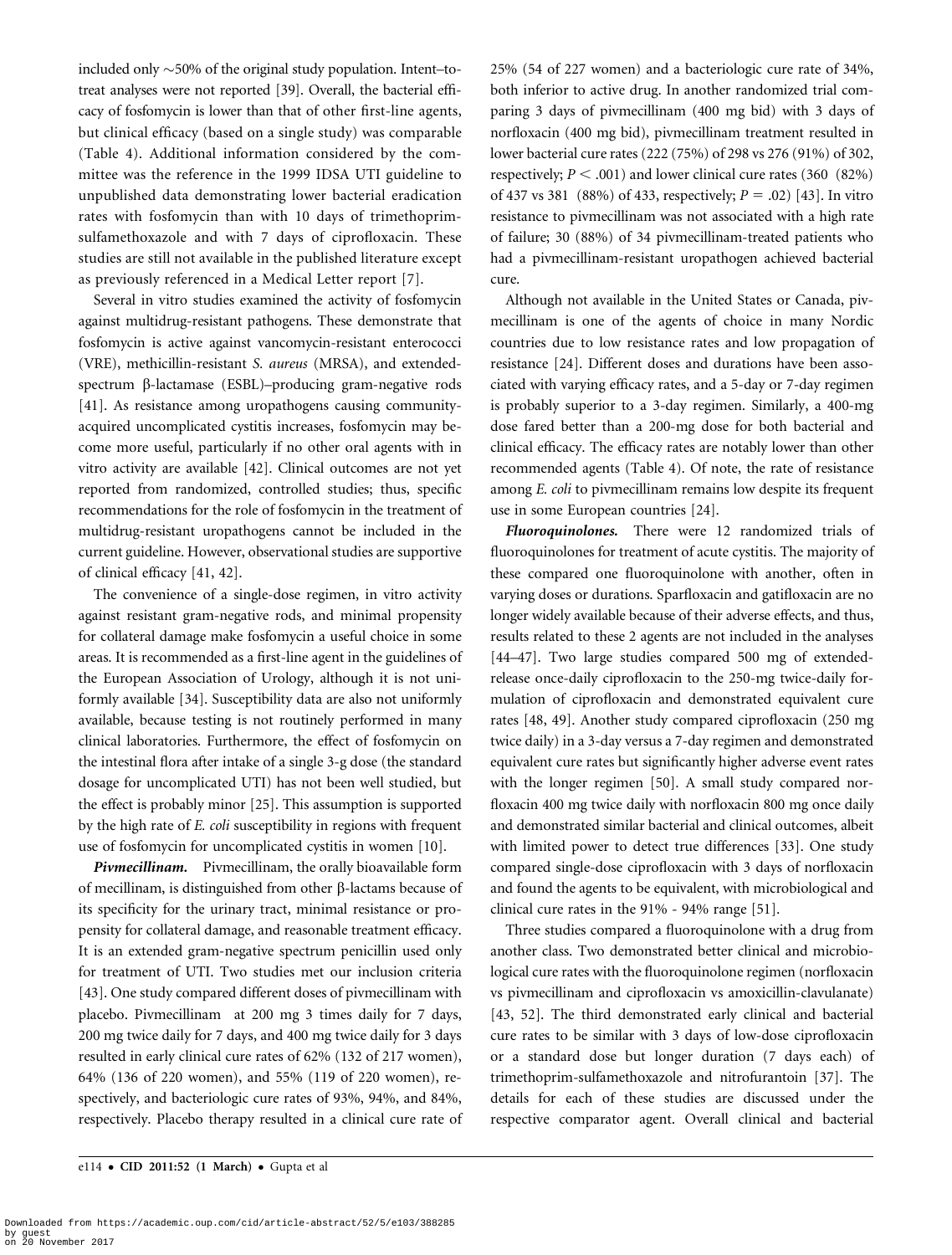efficacy rates in the studies are consistently high, although they were occasionally <90% (Table 4).

Thus, fluoroquinolones remain very effective for the treatment of acute cystitis, although increased fluoroquinolone resistance among community uropathogens is mitigating the usefulness of this antimicrobial class. Once-daily dosing of ciprofloxacin is now available and of equal efficacy as the twicedaily formulation, albeit more expensive, since the latter is now generic. Single-dose fluoroquinolone therapy remains an option but with possibly lower efficacy rates than with longer regimens [1]. Fluoroquinolones with longer half-lives, such as pefloxacin and fleroxacin, may be useful for single-dose therapy, but no studies met our eligibility criteria and neither agent is available in all locales, including North America and many parts of Europe. The main concern regarding fluoroquinolone use for acute cystitis is the promotion of fluoroquinolone resistance, not only among uropathogens but also other organisms, causing more serious and difficult–to-treat infections at other sites. There is also concern about the association between fluoroquinolone use and increased rates of MRSA [22]. Many experts now call for restricting use of fluoroquinolones to those episodes of uncomplicated cystitis when other UTI antimicrobials are not suitable [53]. The panel agrees and recommends that fluoroquinolones be reserved as an alternative only when other UTI agents cannot be used (Figure 1).

 $\beta$ -Lactams. Five randomized trials evaluating  $\beta$ -lactam antibiotics were identified and included in the analyses. Only 1 study included a 3-day regimen of trimethoprimsulfamethoxazole as the standard comparator [38]. This study demonstrated that 100 mg of cefpodoxime proxetil twice daily for 3 days was equivalent to trimethoprim-sulfamethoxazole (160/800 mg twice daily for 3 days), with 100% of 70 women treated with trimethoprim-sulfamethoxazole and 98% of 63 women treated with cefpodoxime experiencing clinical and microbiological cured at day 4–7 after completion of therapy. Clinical cure at 28 days was somewhat lower but not different between the treatment arms (Table 2). However, the statistical power of the study to find differences between the drugs was limited by its small sample size. Side effects were not different between the 2 groups. In another study, amoxicillin-clavulanate (500/125 mg twice daily) was compared with ciprofloxacin (250 mg twice daily), both for 3 days, with 4 months of follow-up [52]. Clinical cure at the last follow-up visit was observed in 58% of 160 women treated with amoxicillin-clavulanate, compared with 77% of 162 women treated with ciprofloxacin ( $P < .001$ ). The differences were significant even among the subgroups of women infected with strains susceptible to the treatment drug (60% vs 77%, respectively;  $P = .004$ ). Microbiological cure at 2 weeks was observed in 76% of 156 women treated with amoxicillinclavulanate, compared with 95% of 161 women treated with

ciprofloxacin ( $P < .001$ ) [52]. Vaginal colonization with uropathogens before and after therapy was also measured, and the higher clinical failure rate observed with amoxicillin-clavulanate was associated with a lower rate of eradication of vaginal uropathogens in the amoxicillin-clavulanate group. These findings are consistent with the postulated mechanism for  $\beta$ -lactam inferiority in the treatment of UTI being, in part, related to persistence of the vaginal reservoir for infection. Another study compared 2  $\beta$ -lactam antibiotics, cefdinir (100 mg twice daily) versus ceflacor (250 mg 3 times daily), each for 5 days, and demonstrated equivalent clinical (91% vs 93%, respectively) and microbiological (85% vs 80%, respectively) cure rates [54].

Thus, the overall evidence of the efficacy of  $\beta$ -lactams for treatment of acute cystitis has not changed since the previous guideline  $[1]$ . Most studies demonstrate that  $\beta$ -lactams are generally inferior in cure rates to the fluoroquinolones [42, 52]. The study by Kavatha et al [38] demonstrating that an advanced generation oral cephalosporin (cefpodoxime proxetil) resulted in cure rates equivalent to those of trimethoprim-sulfamethoxazole is intriguing and needs to be confirmed in a larger clinical trial [38]. However, even if these observations are confirmed, concern about emergence of gram-negative ESBL resistance to these agents limits enthusiasm for any widespread use. Broad-spectrum cephalosporins, in particular, have been associated with collateral damage, the most concerning of which is ESBL resistance among gram-negative bacteria [22]. Narrower-spectrum cephalosporins are often used for treatment of UTI and may result in less collateral damage, compared with broad-spectrum cephalosporins; however, there is a lack of adequately powered studies to make specific recommendations for these agents. Thus, the panel feels that currently available data supports avoidance of  $\beta$ -lactams other than pivmecillinam for empirical therapy of uncomplicated cystitis unless none of the recommended agents are appropriate.

The choice of agent should be individualized on the basis of patient allergy and compliance history, local practice patterns, local community resistance prevalence, availability, cost, and patient and provider threshold for failure. In the event of diagnostic uncertainty regarding cystitis versus early pyelonephritis, use of agents such as nitrofurantoin, fosfomycin, and pivmecillinam should be avoided, because they do not achieve adequate renal tissue levels. Such uncertainly may exist in the setting of cystitis symptoms accompanied by subjective fever that is not verified at the time of examination, a prolonged duration of cystitis symptoms (typically greater than 5–7 days), or vague flank pain or tenderness which is not otherwise explained.

## II. What Is the Treatment for Acute Pyelonephritis? Recommendations.

8. In patients suspected of having pyelonephritis, a urine culture and susceptibility test should always be performed, and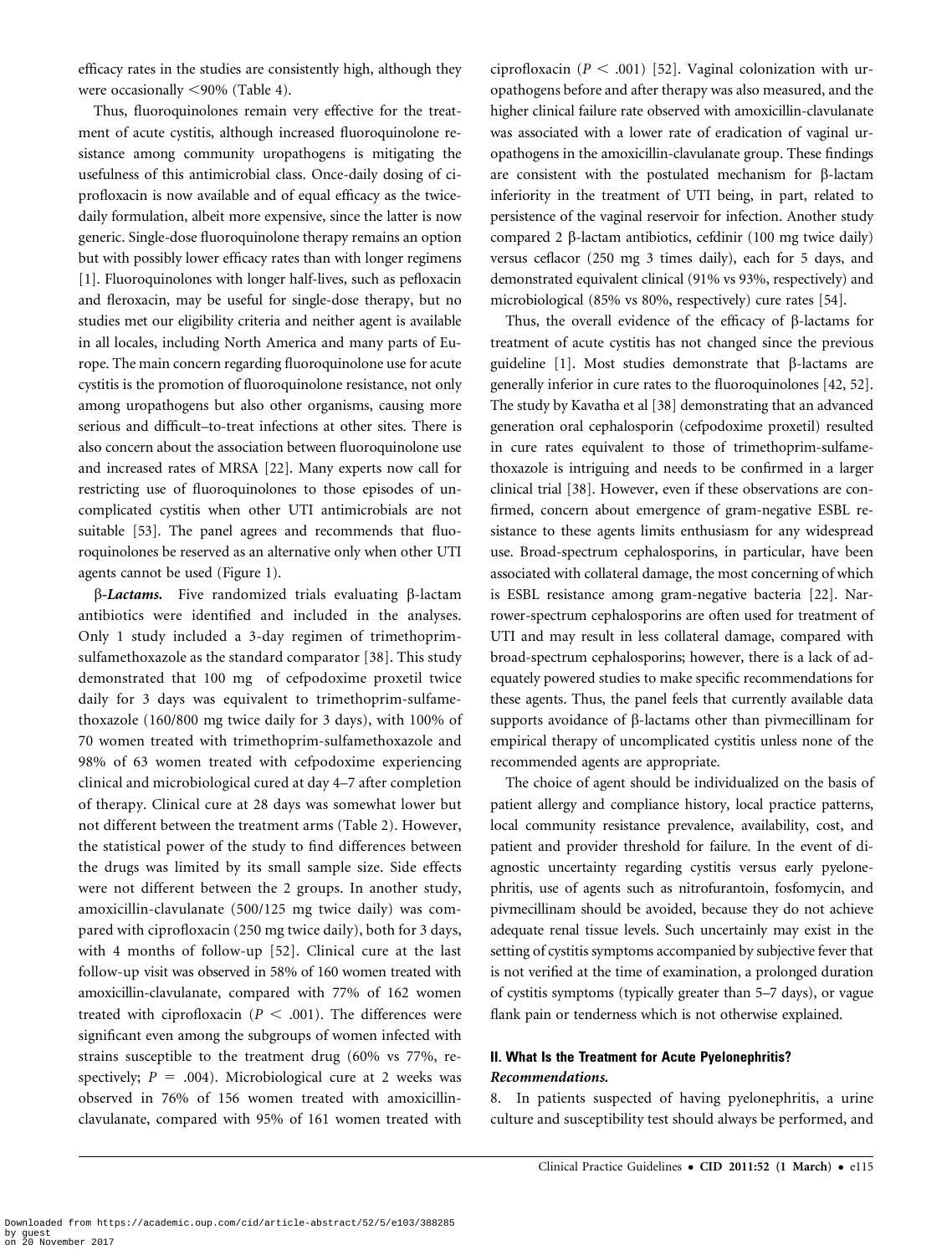initial empirical therapy should be tailored appropriately on the basis of the infecting uropathogen (A-III).

9. Oral ciprofloxacin (500 mg twice daily) for 7 days, with or without an initial 400-mg dose of intravenous ciprofloxacin, is an appropriate choice for therapy in patients not requiring hospitalization where the prevalence of resistance of community uropathogens to fluoroquinolones is not known to exceed 10% (A-I). If an initial one-time intravenous agent is used, a long-acting antimicrobial, such as 1 gof ceftriaxone or a consolidated 24-h dose of an aminoglycoside, could be used in lieu of an intravenous fluoroquinolone (B-III). If the prevalence of fluoroquinolone resistance is thought to exceed 10%, an initial 1-time intravenous dose of a long-acting parenteral antimicrobial, such as 1 g of ceftriaxone (B-III) or a consolidated 24-h dose of an aminoglycoside, is recommended (B-III).

i. Data are insufficient to make a recommendation about what fluoroquinolone resistance level requires an alternative agent in conjunction with or to replace a fluoroquinolone for treatment of pyelonephritis.

10. A once-daily oral fluoroquinolone, including ciprofloxacin (1000 mg extended release for 7 days)or levofloxacin (750 mg for 5 days), is an appropriate choice for therapy in patients not requiring hospitalization where the prevalence of resistance of community uropathogens is not known to exceed 10% (B-II). If the prevalence of fluoroquinolone resistance is thought to exceed 10%, an initial intravenous dose of a long-acting parenteral antimicrobial, such as 1 g of ceftriaxone (B-III) or a consolidated 24-h dose of an aminoglycoside, is recommended (B-III).

11. Oral trimethoprim-sulfamethoxazole (160/800 mg [1 double-strength tablet] twice-daily for 14 days) is an appropriate choice for therapy if the uropathogen is known to be susceptible (A-I). If trimethoprim-sulfamethoxazole is used when the susceptibility is not known, an initial intravenous dose of a long-acting parenteral antimicrobial, such as 1 g of ceftriaxone (B-II) or a consolidated 24-h dose of an aminoglycoside, is recommended (B-III).

12. Oral  $\beta$ -lactam agents are less effective than other available agents for treatment of pyelonephritis (B-III). If an oral  $\beta$ -lactam agent is used, an initial intravenous dose of a long-acting parenteral antimicrobial, such as 1 g of ceftriaxone (B-II) or a consolidated 24-h dose of an aminoglycoside, is recommended (B-III).

i. Data are insufficient to modify the previous guideline recommendation for a duration of therapy of 10–14 days for treatment of pyelonephritis with a  $\beta$ -lactam agent.

13. Women with pyelonephritis requiring hospitalization should be initially treated with an intravenous antimicrobial regimen, such as a fluoroquinolone; an aminoglycoside, with or without ampicillin; an extended-spectrum cephalosporin or extended-spectrum penicillin, with or without an aminoglycoside; or a carbapenem. The choice between these agents should be based on local resistance data, and the regimen should be tailored on the basis of susceptibility results (B-III).

## Evidence Summary

Optimal therapy for acute uncomplicated pyelonephritis depends on the severity of illness at presentation and local resistance patterns as well as specific host factors (such as allergies). In addition, urine culture and susceptibility testing should be performed, and initial empirical therapy should be tailored appropriately on the basis of the infecting uropathogen. Strategies for optimizing empirical therapy when local resistance patterns are not known include using an initial intravenous dose of a long-acting parenteral antimicrobial and starting with a broader-spectrum agent and narrowing therapy when laboratory results are available.

There were 6 treatment studies of acute uncomplicated pyelonephritis identified, but only 1 study met our inclusion criteria. This study compared a 7-day regimen of oral ciprofloxacin (500 mg twice daily) with a 14-day regimen of trimethoprimsulfamethoxazole (160/800 mg twice daily) for treatment of women presenting to emergency departments or outpatient clinics with mild to moderate pyelonephritis [55]. An initial intravenous 400-mg dose of ciprofloxacin in the ciprofloxacin group or a 1-g dose of ceftriaxone in the trimethoprimsulfamethoxazole group was allowed in the protocol at the discretion of the clinician. Women with an uropathogen resistant to the study drug to which they were randomized continued to receive the drug unless they experienced clinical failure (14 women in the trimethoprim-sulfamethoxazole group and 1 woman in the ciprofloxacin group). Ciprofloxacin had significantly higher microbiological (99% vs 89%, respectively) and clinical (96% vs 83%, respectively) cure rates at the early posttherapy visit. Cure rates were similar regardless of whether an initial intravenous dose of ciprofloxacin was given. Among trimethoprim-sulfamethoxazole–treated women, those with a trimethoprim-sulfamethoxazole–resistant uropathogen had significantly lower microbiological eradication and clinical cure rates, compared with those with a susceptible uropathogen. An initial intravenous dose of ceftriaxone significantly improved the microbiological eradication rate and moderately improved the clinical cure rate in women with a trimethoprimsulfamethoxazole–resistant uropathogen.

Two additional studies also demonstrated that a 5–7-day regimen of a once-daily fluoroquinolone (ciprofloxacin, 1000 mg extended release, and levofloxacin, 750 mg, respectively) were effective for acute pyelonephritis [56, 57]. These studies did not meet our inclusion criteria because they included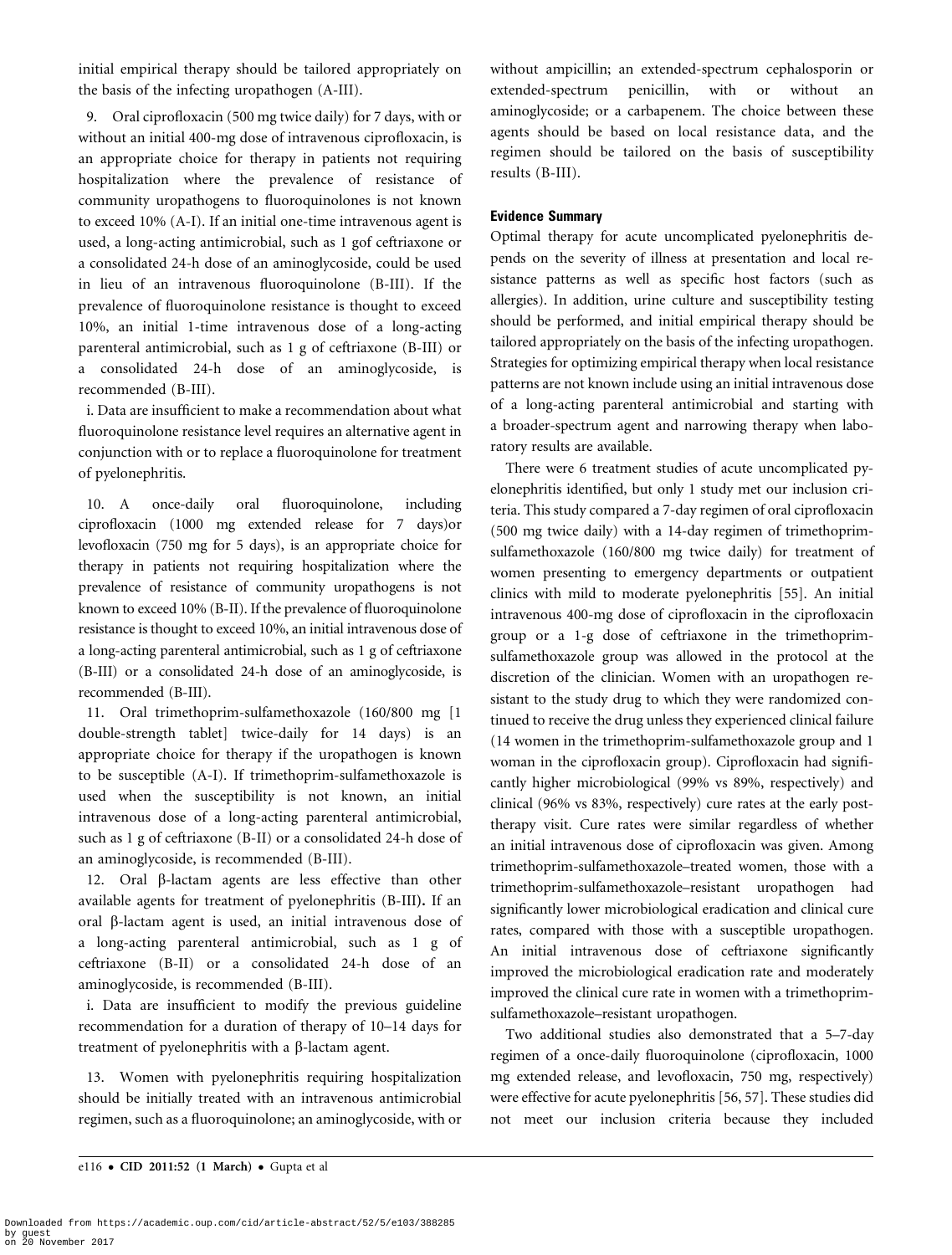a mixed population of men and women with acute pyelonephritis and/or complicated UTIs, but they do lend additional support for a 5–7-day fluoroquinolone regimen versus the traditional 14-day regimen for mild to moderate pyelonephritis. A study of once-daily gatifloxacin (200 mg or 400 mg) was similar in design and outcomes but is not discussed further because the oral formulation is no longer available in most parts of the world [58]. Another pyelonephritis study demonstrated that 10 days of an oral fluoroquinolone (norfloxacin, 400 mg twice daily) resulted in lower bacterial relapse rates than did 10 days of ceftibuten (200 mg twice daily), with each group receiving intravenous cefuroxime for 2–4 days prior to randomization to the study drugs [59]. This study also included a mixed population of men and women and thus did not meet our inclusion criteria. Another study demonstrated that initial therapy with intravenous ceftriaxone (1 g for 3 days) was comparable to 1 dose of intravenous ceftriaxone (1 g) followed by oral cefixime (400 mg once daily for 2 days). Both groups received a 10-day course of an oral antibiotic on the basis of susceptibility test results after the initial regimen was completed [60].

The findings from the 1 study that met our specific inclusion and exclusion criteria as well as the additional studies described support the superior efficacy of fluoroquinolone regimens for treatment of acute pyelonephritis [55]. These studies also demonstrate efficacy of a 5–7-day regimen and once-daily dosing for mild to moderate pyelonephritis. In regions with low levels of fluoroquinolone resistance among outpatient uncomplicated pyelonephritis isolates, as demonstrated in 2 recent US studies, the fluoroquinolones are the preferred antimicrobial class for oral therapy [18, 61]. For some areas of the world, including certain areas of the United States, the prevalence of fluoroquinolone resistance is  $>$ 10%. In such areas, it is recommended that a dose of a long-acting parenteral antimicrobial, such as a 1-g dose of ceftriaxone or a consolidated 24-h dose of an aminoglycoside (eg, one 5–7-mg/kg dose of gentamicin), be given once at the initiation of therapy. Some experts prefer to continue the parenteral agent until susceptibility data are available; this strategy is not well studied, but it can be considered depending on feasibility and clinical judgment. The parenteral agent may be administered via the intramuscular route if the intravenous route is not available, but there are limited data supporting this approach.

High rates of resistance to trimethoprim-sulfamethoxazole with corresponding failure rates for resistant isolates make this agent an inferior choice for empirical therapy, but it is highly efficacious in pyelonephritis if the causative organism is susceptible. The current efficacy rates observed for trimethoprim-sulfamethoxazole in the treatment of pyelonephritis are based on a 14 day regimen, which is the FDA-approved duration of treatment [55]. However, there are no data to suggest a shorter course of trimethoprim-sulfamethoxazole would not be effective when the uropathogen is susceptible, and additional studies of short-course regimens are warranted. If trimethoprim-sulfamethoxazole is used empirically, an initial intravenous dose of ceftriaxone is recommended as this combination resulted in improved clinical and bacterial cure rates in the study by Talan et al [55]. Although not formally studied, a consolidated 24-h dose of an aminoglycoside could also be considered in place of ceftriaxone.

Oral  $\beta$ -lactam agents should be used with caution for treatment of pyelonephritis, on the basis of studies outlined in the previous guideline demonstrating inferior efficacy and higher relapse rates compared with trimethoprim-sulfamethoxazole [1]. Those studies primarily evaluated aminopenicillins. Current data on oral cephalosporins are limited but are suggestive of inferior efficacy compared with the fluoroquinolones [59]. If an oral b-lactam is used, an initial intravenous dose of ceftriaxone or a consolidated 24-h dose of an aminoglycoside is recommended. Continued use of the oral  $\beta$ -lactam is reasonable only if the uropathogen is susceptible. Initial coadministration of a parenteral agent is supported in part by the findings of Sanchez et al [60], who reported similar outcomes with ' one dose of ceftriaxone versus a 3-day course of ceftriaxone followed by oral b-lactam therapy in women with uncomplicated pyelonephritis. As outlined in the previous guideline, a total course of 10–14 days of therapy is likely sufficient when using an oral  $\beta$ -lactam for treatment of uncomplicated pyelonephritis.

Uncomplicated cystitis or pyelonephritis due to MRSA is uncommon, and at this time, there are insufficient data to recommend use of an MRSA-active agent for empirical therapy of uncomplicated UTI. Recommendations for treatment of acute uncomplicated pyelonephritis that is accompanied by nausea or vomiting, which precludes oral intake or otherwise requires hospitalization, are the same as previously outlined in the 1999 IDSA guideline, because no new data are available to warrant revisions [1]. Given rising rates of ampicillin resistance among gram-negative organisms, the use of ampicillin should be limited to patients in whom Enterococcus infection is suspected as the pathogen (based on previous history) and should be accompanied by an aminoglycoside. Broad-spectrum antimicrobial coverage should be tailored, as appropriate, on the basis of urine culture and susceptibility results.

## FUTURE DIRECTIONS AND RESEARCH GAPS IN MANAGEMENT OF ACUTE UNCOMPLICATED CYSTITIS AND PYELONEPHRITIS

As listed below, the panel identified several areas warranting further investigation.

<sup>d</sup> Better understanding of collateral damage in the treatment of uncomplicated cystitis.

<sup>d</sup> Better understanding of the public health impact of antimicrobial use and resistance in women with sporadic uncomplicated UTI.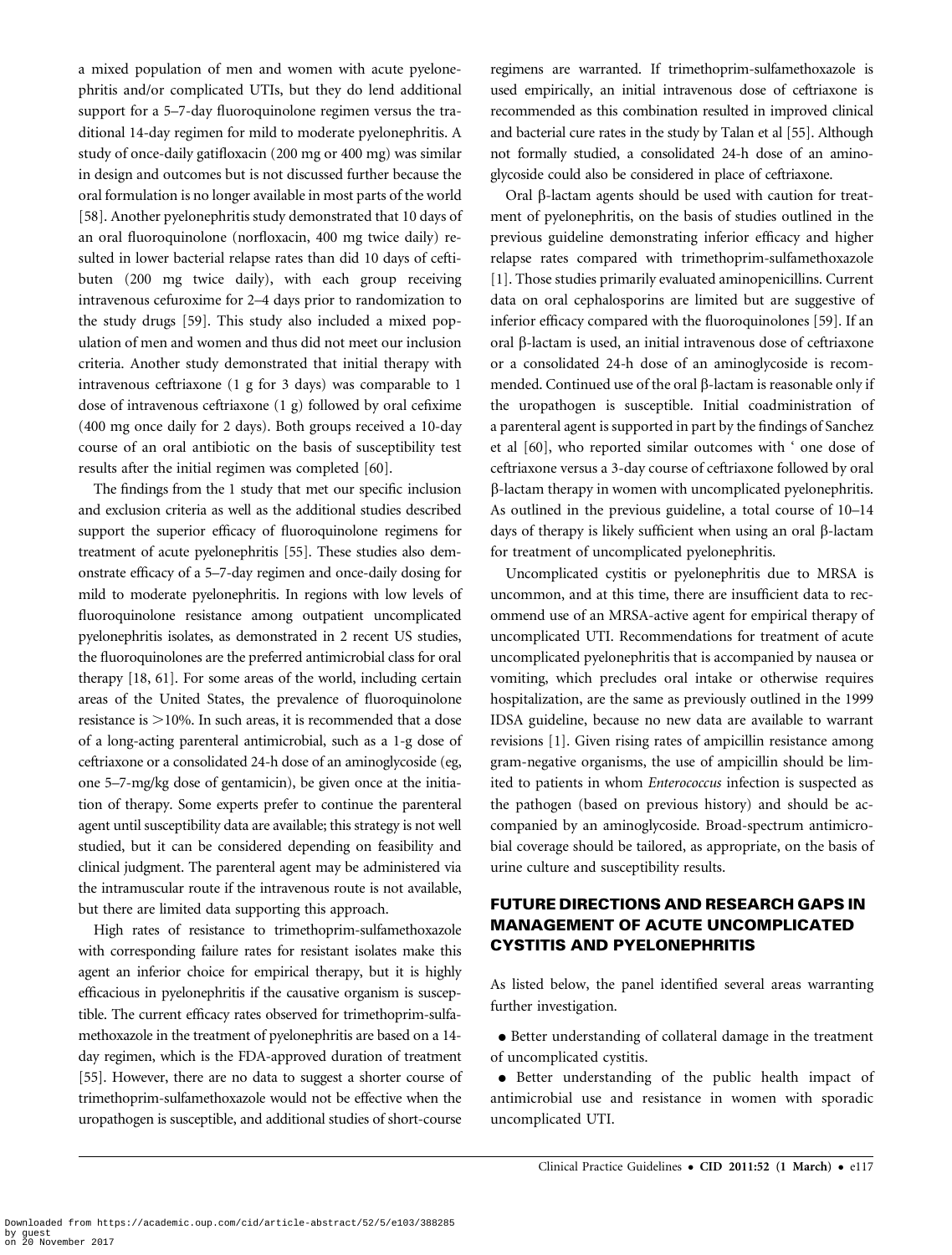<sup>d</sup> Role of MRSA in uncomplicated cystitis and pyelonephritis.

<sup>d</sup> Efficacy of narrow-spectrum cephalosporins in treatment of uncomplicated cystitis.

<sup>d</sup> Role of oral broad-spectrum cephalosporins for outpatient treatment of pyelonephritis in regions with high prevalence of resistance to fluoroquinolones.

<sup>d</sup> Efficacy of short course (7–10 day) regimens with trimethoprim-sulfamethoxazole for pyelonephritis caused by a trimethoprim-sulfamethoxazole susceptible pathogen.

<sup>d</sup> Optimal therapy of acute cystitis in women who are postmenopausal or have well-controlled diabetes without urological sequelae.

<sup>d</sup> Better understanding of optimal treatment regimens for ESBL- producing uropathogens causing uncomplicated UTI.

<sup>d</sup> Additional studies of clinical efficacy rates achieved in the setting of an acute cystitis uropathogen that is resistant to the antimicrobial agent used for treatment.

<sup>d</sup> Prospective and unbiased resistance surveillance of uropathogens at the local practice and/or health care system level in order to best inform antimicrobial decisions.

## PERFORMANCE MEASURES

Performance measures are indicators to help guideline users gauge potential effects and benefits of implementation of the guidelines. Such tools can be indicators of the actual process, short-term and long-term outcomes, or both. Deviations from the recommendations are expected in a proportion of cases, and compliance in 80%–95% of cases is generally appropriate, depending on the measure. The following measures were identified as appropriate indicators for management of acute uncomplicated UTI in women.

<sup>d</sup> Use of a recommended antimicrobial for treatment of uncomplicated cystitis in cases in which it is not prohibited because of allergy history or availability

<sup>d</sup> Use of fluoroquinolones for treatment of acute uncomplicated cystitis only when a recommended antimicrobial cannot be used

<sup>d</sup> Use of a recommended antimicrobial for treatment of uncomplicated pyelonephritis in cases in which it is not prohibited because of allergy history or availability

<sup>d</sup> Initiation of empirical therapy for acute uncomplicated pyelonephritis with performance of a pretherapy urine culture and modification of empirical therapy as indicated by culture results

#### Acknowledgments

The Expert Panel dedicates this guideline to the memory of Dr. Walter E. Stamm, whose work and commitment over several decades enhanced our understanding of the pathogenesis, epidemiology, and management of urinary tract infections in women. We honor him as a colleague, mentor, and leader.

The Expert Panel wishes to express its gratitude to the IDSA staff for administrative assistance and external reviewers Drs Patricia Brown, Jack Sobel, and John Warren for thoughtful advice.

Financial support. The Infectious Diseases Society of America.

Potential conflicts of interest. K.G. (Chair) has served as a consultant to Pfizer and Pinnacle Pharmaceutical. A.J.S. has served as a consultant to Novabay Pharmaceuticals, Pfizer, Propagate Pharmaceuticals, Hagen/Sinclair Research Recruiting, Swiss Precision Diagnostics Development Company, and FlashPointMedica; has received honoraria from BMJ Group (British Medical Journal) and Advanstar Communications; received a royalty payment from UpToDate; and received remuneration from the American Urological Association. G.J.M. has served as a consultant to Cerexa, Cubist, Eisai, Forest, Merck, Ortho-McNeil, Pfizer, and Schering-Plough and has received honoraria from Cubist and Merck. K.G.N. has received remuneration as consultant or speaker from Bionorica, Daiichi Sankyo, Janssen Cilag, Johnson & Johnson, OM Pharma, Pierre Fabre, Sanofi Aventis, and Zambon and has received research grants from Mer-Lion Pharmaceuticals, Rosen Pharma, and OM Pharma. L.E.N. has served as a consultant to Pfizer, Leo pharmaceuticals, Cerexa, and Johnson & Johnson and served on the advisory board for Leo Pharmaceuticals and Cerexa. L.G.M. has served as a consultant to Forest and Theravance Laboratories and received research grants from Cubist and Pfizer Pharmaceuticals. T.M.H. has served as a consultant to Pfizer, Alita Pharmaceuticals, and Pinnacle Pharmaceuticals All other authors: no conflicts.

#### **References**

- 1. Warren JW, Abrutyn E, Hebel JR, Johnson JR, Schaeffer AJ, Stamm WE. Guidelines. for antimicrobial treatment of uncomplicated acute bacterial cystitis and acute pyelonephritis in women. nfectious Diseases Society of America (IDSA). Clin Infect Dis 1999; 29:745–58.
- 2. Huang ES, Stafford RS. National patterns in the treatment of urinary tract infections in women by ambulatory care physicians. Archives of internal medicine 2002; 162:41–7.
- 3. Kahan NR, Chinitz DP, Kahan E. Longer than recommended empiric antibiotic treatment of urinary tract infection in women: an avoidable waste of money. Journal of clinical pharmacy and therapeutics 2004; 29:59–63.
- 4. Kallen AJ, Welch HG, Sirovich BE. Current antibiotic therapy for isolated urinary tract infections in women. Archives of internal medicine 2006; 166:635–9.
- 5. O'Connor PJ, Solberg LI, Christianson J, Amundson G, Mosser G. Mechanism of action and impact of a cystitis clinical practice guideline on outcomes and costs of care in an HMO. The Joint Commission journal on quality improvement 1996; 22:673–82.
- 6. Stamm WE. Evaluating guidelines. Clin Infect Dis 2007; 44:775–6.
- 7. Fosfomycin for urinary tract infections. Med Lett Drugs Ther 1997; 39:66–8. PMID: 9255237.
- 8. Kahlmeter G. An international survey of the antimicrobial susceptibility of pathogens from uncomplicated urinary tract infections: the ECO.SENS Project. J Antimicrob Chemother 2003; 51:69–76.
- 9. Kahlmeter G. Prevalence and antimicrobial susceptibility of pathogens in uncomplicated cystitis in Europe. The ECO.SENS study. Int J Antimicrob Agents 2003; 22(Suppl. 2):49–52.
- 10. Naber KG, Schito G, Botto H, Palou J, Mazzei T. Surveillance study in Europe and Brazil on clinical aspects and Antimicrobial Resistance Epidemiology in Females with Cystitis (ARESC): implications for empiric therapy. Eur Urol 2008; 54:1164–75.
- 11. Zhanel GG, Hisanaga TL, Laing NM, et al. Antibiotic resistance in Escherichia coli outpatient urinary isolates: final results from the North American Urinary Tract Infection Collaborative Alliance (NAUTICA). Int J Antimicrob Agents 2006; 27:468–75.
- 12. Sundqvist M, Geli P, Andersson DI, et al. Little evidence for reversibility of trimethoprim resistance after a drastic reduction in trimethoprim use. J Antimicrob Chemother 2010; 65:350–60.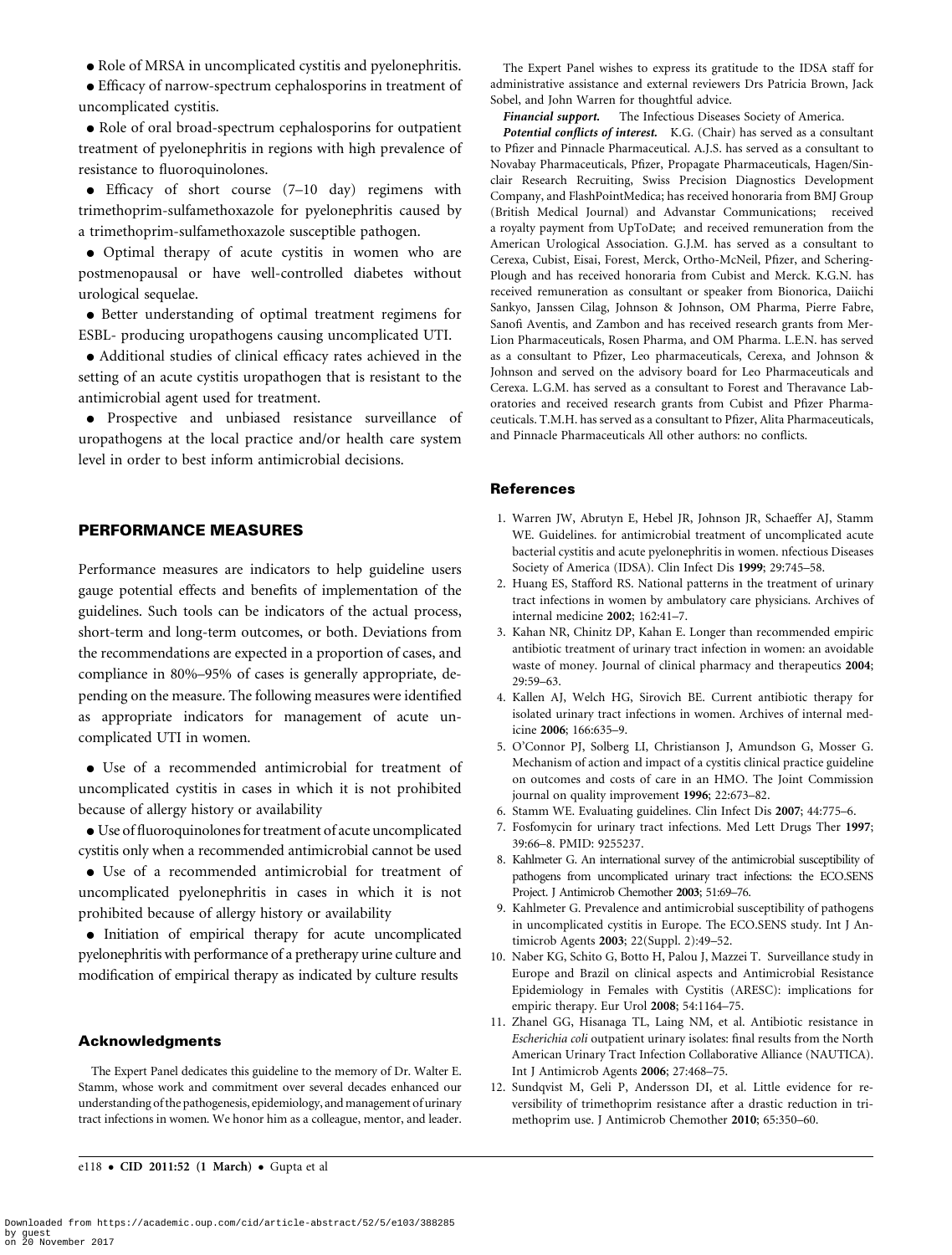- 13. Brown PD, Freeman A, Foxman B. Prevalence and predictors of trimethoprim-sulfamethoxazole resistance among uropathogenic Escherichia coli isolates in Michigan. Clin Infect Dis 2002; 34:1061–6.
- 14. Metlay JP, Strom BL, Asch DA. Prior antimicrobial drug exposure: a risk factor for trimethoprim-sulfamethoxazole-resistant urinary tract infections. J Antimicrob Chemother 2003; 51:963–70.
- 15. Burman WJ, Breese PE, Murray BE, et al. Conventional and molecular epidemiology of trimethoprim-sulfamethoxazole resistance among urinary Escherichia coli isolates. Am J Med 2003; 115:358–64.
- 16. Colgan R, Johnson JR, Kuskowski M, Gupta K. Risk factors for trimethoprim-sulfamethoxazole resistance in patients with acute uncomplicated cystitis. Antimicrob Agents Chemother 2008; 52: 846–51.
- 17. Johnson L, Sabel A, Burman WJ, et al. Emergence of fluoroquinolone resistance in outpatient urinary Escherichia coli isolates. Am J Med 2008; 121:876–84.
- 18. Talan DA, Krishnadasan A, Abrahamian FM, Stamm WE, Moran GJ. Prevalence and risk factor analysis of trimethoprim-sulfamethoxazoleand fluoroquinolone-resistant Escherichia coli infection among emergency department patients with pyelonephritis. Clin Infect Dis 2008; 47:1150–8.
- 19. Miller LG, Tang AW. Treatment of uncomplicated urinary tract infections in an era of increasing antimicrobial resistance. Mayo Clin Proc 2004; 79:1048–53; quiz 1053–4.
- 20. Gupta K. Emerging antibiotic resistance in urinary tract pathogens. Infect Dis Clin North Am 2003; 17:243–59.
- 21. Raz R, Chazan B, Kennes Y, et al. Empiric use of trimethoprim-sulfamethoxazole (TMP-SMX) in the treatment of women with uncomplicated urinary tract infections, in a geographical area with a high prevalence of TMP-SMX-resistant uropathogens. Clin Infect Dis 2002; 34:1165–9.
- 22. Paterson DL. "Collateral damage" from cephalosporin or quinolone antibiotic therapy. Clin Infect Dis 2004; 38(Suppl. 4):S341–5.
- 23. Ramphal R, Ambrose PG. Extended-spectrum  $\beta$ -lactamases and clinical outcomes: current data. Clin Infect Dis 2006; 42(Suppl. 4): S164–72.
- 24. Graninger W. Pivmecillinam–therapy of choice for lower urinary tract infection. Int J Antimicrob Agents 2003; 22(Suppl. 2):73–8.
- 25. Knothe H, Schafer V, Sammann A, Shah PM. Influence of fosfomycin on the intestinal and pharyngeal flora of man. Infection 1991; 19:18–20.
- 26. Mavromanolakis E, Maraki S, Samonis G, Tselentis Y. Effect of norfloxacin, trimethoprim-sulfamethoxazole and nitroffurantoin on fecal flora of women with recurrent urinary tract infections. J Chemother 1997; 9:203–7.
- 27. Sullivan A, Edlund C, Nord C. Effect of antimicrobial agents on the ecological balance of human microflora. Lancet Infect Dis 2001; 1:101–14.
- 28. Christiaens TC, De Meyere M, Verschraegen G, Peersman W, Heytens S, De Maeseneer JM. Randomised controlled trial of nitrofurantoin versus placebo in the treatment of uncomplicated urinary tract infection in adult women. Br J Gen Pract 2002; 52:729–34.
- 29. Ferry SA, Holm SE, Stenlund H, Lundholm R, Monsen TJ. Clinical and bacteriological outcome of different doses and duration of pivmecillinam compared with placebo therapy of uncomplicated lower urinary tract infection in women: the LUTIW project. Scand J Prim Health Care 2007; 25:49–57.
- 30. Linder JA, Huang ES, Steinman MA, Gonzales R, Stafford RS. Fluoroquinolone prescribing in the United States: 1995 to 2002. Am J Med 2005; 118:259–68.
- 31. Field MJ, Lohr KN, eds. Institute of Medicine Committee to Advise the Public Health Service on Clinical Practice Guidelines. Clinical practice guidelines: directions for a new program. Washington, DC: National Academy Press, 1990; 55–77.
- 32. Canadian Task Force on the Periodic Health Examination. The periodic health examination. Can Med Assoc J 1979; 121(9);1193–254.
- 33. Pimentel FL, Dolgner A, Guimaraes J, Quintas M, Mario-Reis J. Efficacy and safety of norfloxacin 800 mg once-daily versus norfloxacin 400 mg twice-daily in the treatment of uncomplicated urinary tract infections in women: a double-blind, randomized clinical trial. J Chemother 1998; 10:122–7.
- 34. Grabe M, Bishop MC, Bjerklund-Johansen TE, et al. Guidelines on urological infections. In EAU Guidelines edition presented at the 25th EAU Annual Congress, Barcelona 2010. ISBN 978-90-79754-70-0.
- 35. Arredondo-Garcia JL, Figueroa-Damian R, Rosas A, Jauregui A, Corral M, Costa A, et al. Comparison of short-term treatment regimen of ciprofloxacin versus long-term treatment regimens of trimethoprim/ sulfamethoxazole or norfloxacin for uncomplicated lower urinary tract infections: a randomized, multicentre, open-label, prospective study. J Antimicrob Chemother 2004; 54:840–3.
- 36. Gupta K, Hooton TM, Roberts PL, Stamm WE. Short-course nitrofurantoin for the treatment of acute uncomplicated cystitis in women. Arch Intern Med 2007; 167:2207–12.
- 37. Iravani A, Klimberg I, Briefer C, Munera C, Kowalsky SF, Echols RM. A trial comparing low-dose, short-course ciprofloxacin and standard 7 day therapy with co-trimoxazole or nitrofurantoin in the treatment of uncomplicated urinary tract infection. J Antimicrob Chemother 1999; 43(Suppl A):67–75.
- 38. Kavatha D, Giamarellou H, Alexiou Z, et al. Cefpodoxime-proxetil versus trimethoprim-sulfamethoxazole for short-term therapy of uncomplicated acute cystitis in women. Antimicrob Agents Chemother 2003; 47:897–900.
- 39. Stein GE. Comparison of single-dose fosfomycin and a 7-day course of nitrofurantoin in female patients with uncomplicated urinary tract infection. Clin Ther 1999; 21:1864–72.
- 40. Minassian MA, Lewis DA, Chattopadhyay D, Bovill B, Duckworth GJ, Williams JD. A comparison between single-dose fosfomycin trometamol (Monuril) and a 5-day course of trimethoprim in the treatment of uncomplicated lower urinary tract infection in women. Int J Antimicrob Agents 1998; 10:39–47.
- 41. Popovic M, Steinort D, Pillai S, Joukhadar C. Fosfomycin: an old, new friend? Eur J Clin Microbiol Infect Dis 2010; 29:127–42.
- 42. Rodriguez-Bano J, Alcala JC, Cisneros JM, et al. Community infections caused by extended-spectrum beta-lactamase-producing Escherichia coli. Arch Intern Med 2008; 168:1897–02.
- 43. Nicolle LE, Madsen KS, Debeeck GO, et al. Three days of pivmecillinam or norfloxacin for treatment of acute uncomplicated urinary infection in women. Scand J Infect Dis 2002; 34:487–92.
- 44. Henry D, Ellison W, Sullivan J, et al. Treatment of community-acquired acute uncomplicated urinary tract infection with sparfloxacin versus ofloxacin. The Sparfloxacin Multi Center UUTI Study Group. Antimicrob Agents Chemother 1998; 42:2262–6.
- 45. Henry DC, Nenad RC, Iravani A, et al. Comparison of sparfloxacin and ciprofloxacin in the treatment of community-acquired acute uncomplicated urinary tract infection in women. parfloxacin Multicenter Uncomplicated Urinary Tract Infection Study Group. Clin Ther 1999; 21:966–81.
- 46. Naber KG, Allin DM, Clarysse L, et al. Gatifloxacin 400 mg as a single shot or 200 mg once daily for 3 days is as effective as ciprofloxacin 250 mg twice daily for the treatment of patients with uncomplicated urinary tract infections. Int J Antimicrob Agents 2004; 23:596–605.
- 47. Richard GA, Mathew CP, Kirstein JM, Orchard D, Yang JY. Single-dose fluoroquinolone therapy of acute uncomplicated urinary tract infection in women: results from a randomized, double-blind, multicenter trial comparing single-dose to 3-day fluoroquinolone regimens. Urology 2002; 59:334–9.
- 48. Fourcroy JL, Berner B, Chiang YK, Cramer M, Rowe L, Shore N. Efficacy and safety of a novel once-daily extended-release ciprofloxacin tablet formulation for treatment of uncomplicated urinary tract infection in women. Antimicrob Agents Chemother 2005; 49:4137–43.
- 49. Henry DC Jr, Bettis RB, Riffer E, et al. Comparison of oncedaily extended-release ciprofloxacin and conventional twice-daily